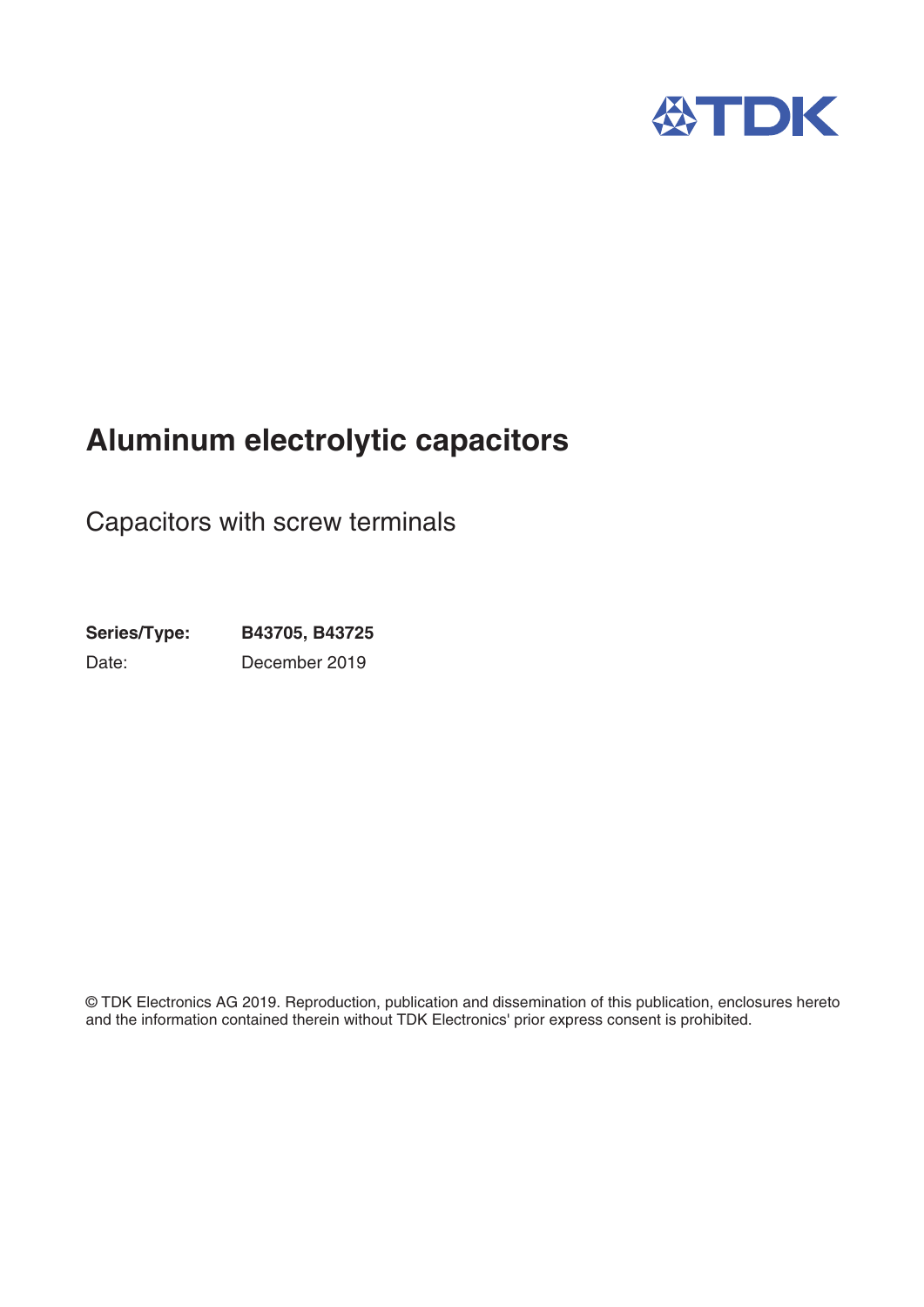#### **Capacitors with screw terminals Capacitors With Screw terminals Capacitors B43705, B43725**

**Outstanding ripple current 85** °**C**

### **Long-life grade capacitors**

### **Applications**

- Frequency converters
- Wind power converters
- Solar inverters
- Professional power supplies
- Uninterruptible power supplies

### **Features**

- Outstanding ripple current capability
- $\blacksquare$  High reliability
- All-welded construction ensures reliable electrical contact
- PAPR terminals available (Protection Against Polarity Reversal)
- Version available with an optimized base cooling design (heat sink mounting) and featuring up to 2 times the ripple current capability
- Version with low-inductance design available
- RoHS-compatible

### **Construction**

- Charge-discharge proof, polar
- Aluminum case, insulated with PET sleeve
- Version with PVC insulation available upon request
- Poles with screw terminal connections
- Mounting with ring clips, clamps or threaded stud
- Types with threaded stud are available with or without insulated base

B43705 B43725



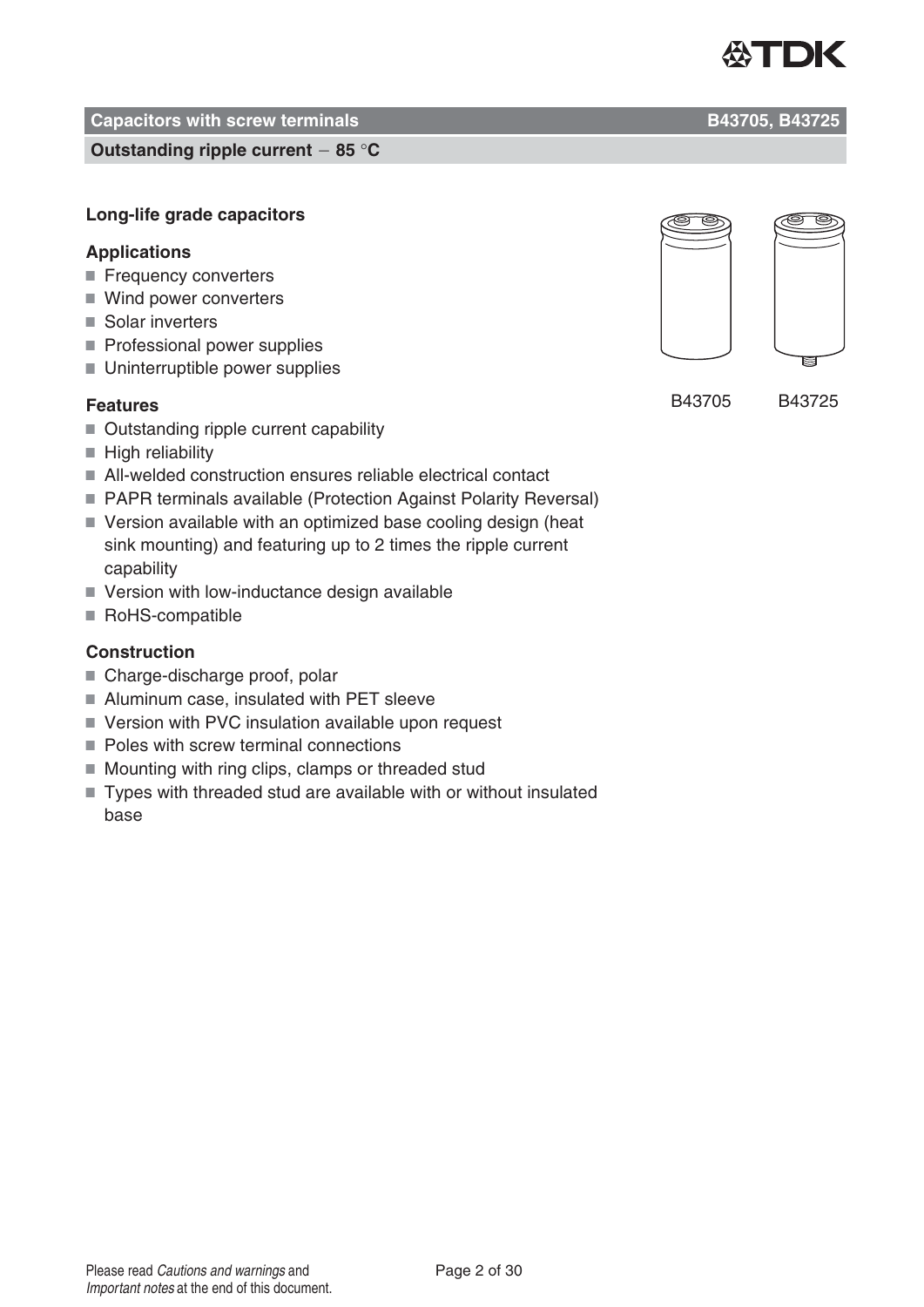

CD

CD

**B43705, B43725**

**Outstanding ripple current 85** °**C**

### **Specifications and characteristics in brief**

| Rated voltage $V_R$               |                                                                                                                 | 350  450 V DC     |                                  |  |                                           |                                                                     |  |  |
|-----------------------------------|-----------------------------------------------------------------------------------------------------------------|-------------------|----------------------------------|--|-------------------------------------------|---------------------------------------------------------------------|--|--|
| Surge voltage V <sub>s</sub>      | $1.10 \cdot V_{B}$                                                                                              |                   |                                  |  |                                           |                                                                     |  |  |
| Rated capacitance $C_{B}$         | 1000  18000 µF                                                                                                  |                   |                                  |  |                                           |                                                                     |  |  |
| Capacitance tolerance             | $\pm 20\% \triangleq M$                                                                                         |                   |                                  |  |                                           |                                                                     |  |  |
| Dissipation factor tan $\delta$   | $\leq 0.20$                                                                                                     |                   |                                  |  |                                           |                                                                     |  |  |
| (20 °C, 120 Hz)                   |                                                                                                                 |                   |                                  |  |                                           |                                                                     |  |  |
| Leakage current I <sub>leak</sub> | $I_{\text{leak}} \le 0.020 \ \mu A \cdot \left(\frac{C_R}{\mu F} \cdot \frac{V_R}{V}\right)^{0.85} + 4 \ \mu A$ |                   |                                  |  |                                           |                                                                     |  |  |
| (20 °C, 5 min)                    |                                                                                                                 |                   |                                  |  |                                           |                                                                     |  |  |
| Self-inductance ESL               | $d = 51.6$ mm: approx. 15 nH                                                                                    |                   |                                  |  |                                           |                                                                     |  |  |
|                                   | $d \geq 64.3$ mm: approx. 20 nH                                                                                 |                   |                                  |  |                                           |                                                                     |  |  |
|                                   | Capacitors with low-inductance design:                                                                          |                   |                                  |  |                                           |                                                                     |  |  |
|                                   | $d \geq 64.3$ mm: approx. 13 nH                                                                                 |                   |                                  |  |                                           |                                                                     |  |  |
| Useful life $1$                   |                                                                                                                 |                   | Requirements:                    |  |                                           |                                                                     |  |  |
| 85 °C; $V_{B}$ ; $I_{AC,B}$       | >12000 h                                                                                                        | $ \Delta C/C $    |                                  |  | $\leq$ 15% of initial value               |                                                                     |  |  |
|                                   |                                                                                                                 | $\tan \delta$     |                                  |  | $\leq$ 1.75 times initial specified limit |                                                                     |  |  |
|                                   |                                                                                                                 | $I_{\text{leak}}$ |                                  |  | $\le$ initial specified limit             |                                                                     |  |  |
| Voltage endurance test            |                                                                                                                 |                   | Post test requirements:          |  |                                           |                                                                     |  |  |
| 85 °C; V <sub>B</sub>             | 2000 h                                                                                                          | $ \Delta C/C $    |                                  |  | $\leq$ 10% of initial value               |                                                                     |  |  |
|                                   |                                                                                                                 | tan $\delta$      |                                  |  | $\leq$ 1.3 times initial specified limit  |                                                                     |  |  |
|                                   |                                                                                                                 | $I_{\text{leak}}$ |                                  |  | $\le$ initial specified limit             |                                                                     |  |  |
| Vibration resistance test         | To IEC 60068-2-6, test Fc:                                                                                      |                   |                                  |  |                                           |                                                                     |  |  |
|                                   |                                                                                                                 |                   |                                  |  |                                           | Frequency range 10  55 Hz, displacement amplitude 0.75 mm,          |  |  |
|                                   | acceleration max. 10 g, duration $3 \times 2$ h.                                                                |                   |                                  |  |                                           |                                                                     |  |  |
|                                   |                                                                                                                 |                   |                                  |  |                                           | Capacitor mounted by its body which is rigidly clamped to the work  |  |  |
|                                   | surface.                                                                                                        |                   |                                  |  |                                           |                                                                     |  |  |
| Characteristics at low            |                                                                                                                 |                   |                                  |  |                                           |                                                                     |  |  |
| temperature                       | Max. impedance                                                                                                  |                   | $V_{\rm R}$                      |  | $\leq 400$ V                              | 450 V                                                               |  |  |
|                                   | ratio at 100 Hz                                                                                                 |                   | $Z_{-25\degree}C/Z_{20\degree}C$ |  | $\overline{2}$                            | 3                                                                   |  |  |
|                                   |                                                                                                                 |                   | $Z_{-40\degree}C/Z_{20\degree}C$ |  | 4                                         | 10                                                                  |  |  |
| IEC climatic category             |                                                                                                                 |                   |                                  |  |                                           | To IEC 60068-1: 40/085/56 ( $-40$ °C/+85 °C/56 days damp heat test) |  |  |
| Sectional specification           | IEC 60384-4                                                                                                     |                   |                                  |  |                                           |                                                                     |  |  |

1) Refer to chapter "General technical information, 5 Useful life" on how to interpret useful life.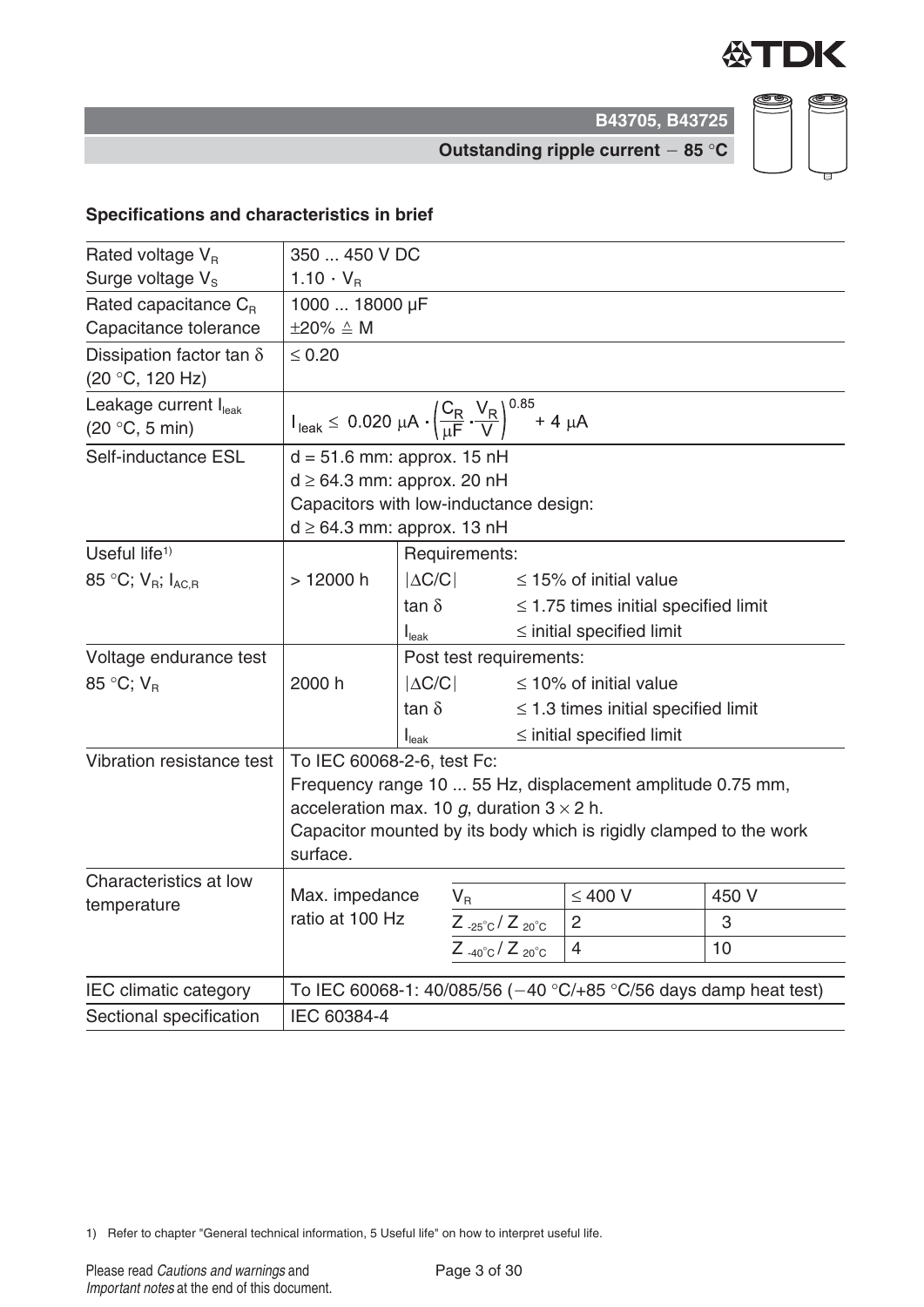



#### **Ripple current capability**

Due to the ripple current capability of the capacitor contact elements, the following current upper limits must not be exceeded in case of the absence of any forced cooling around the capacitor and its contact elements:

| Capacitor diameter | 51.6<br>mm | 64.3<br>mm | 76.9<br>mm | 90 mm |
|--------------------|------------|------------|------------|-------|
| IAC, max           | 55 A       |            | 100A       | 100 A |

In the event of the availability of cooling (e.g. forced air around the capacitor body, forced air around the contact elements, capacitor base cooling by a heat sink) however above limits may be exceeded depending on the cooling conditions. For details please contact our sales offices.

#### **Dimensional drawings**

**B43705** Ring clip/clamp mounting









**B43725**



For standard types with threaded stud the base is not insulated. Also refer to the mounting instructions in chapter "Capacitors with screw terminals  $-$  accessories" on page 17.

Screw terminals with UNF threads are available upon request.

For information regarding dimensions and weights, packing, special designs and design options, refer to chapter "Capacitors with screw terminals  $-$  general information" on page 10.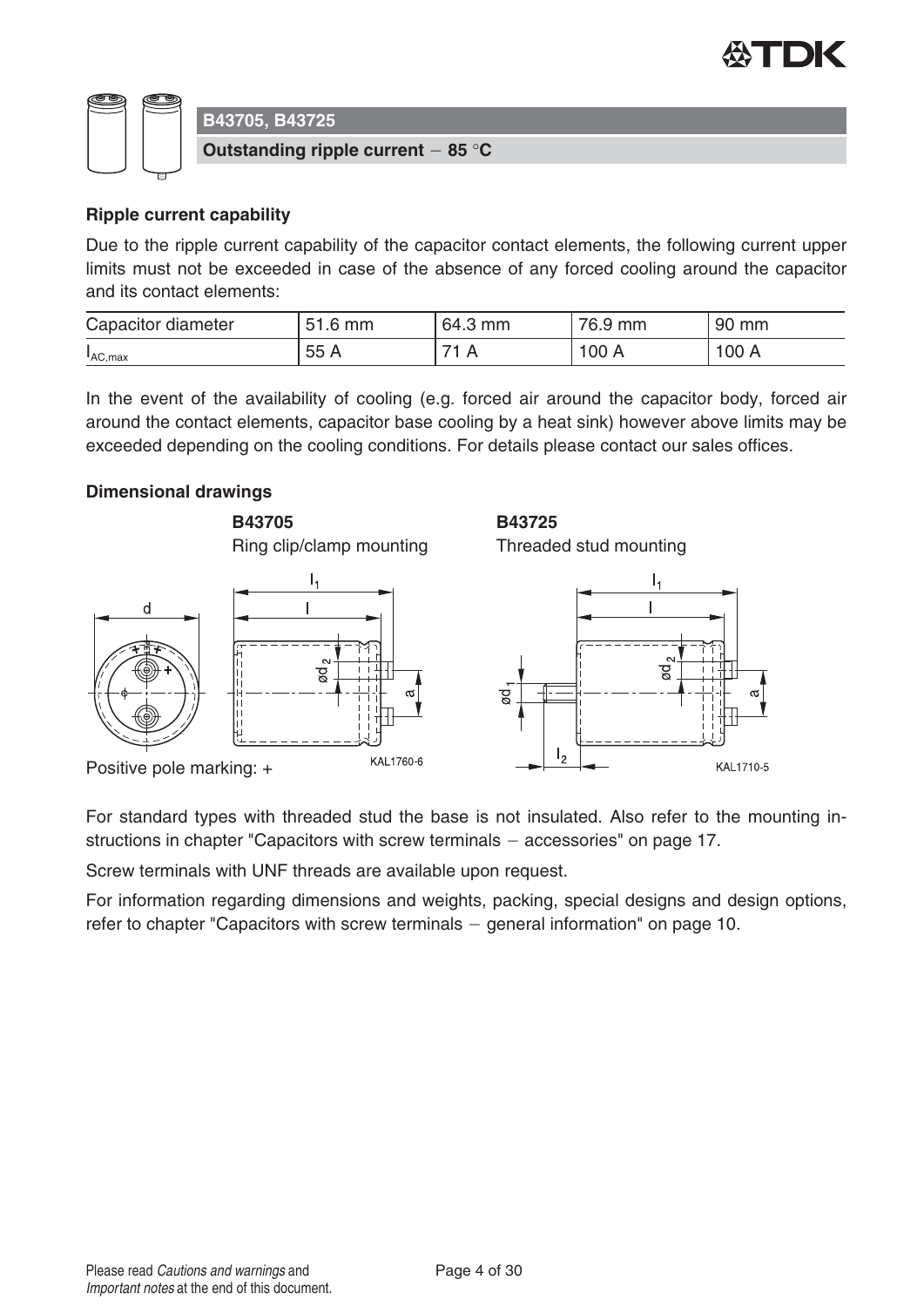

**Outstanding ripple current 85** °**C**

#### **Overview of available types**

The capacitance and voltage ratings listed below are available in different case sizes upon request. Other voltage and capacitance ratings are also available upon request.

| $V_R$ (V DC)           | 350                                        | 400                                        | 450                                        |  |  |  |  |  |  |
|------------------------|--------------------------------------------|--------------------------------------------|--------------------------------------------|--|--|--|--|--|--|
|                        | Case dimensions $d \times l$ (mm)          |                                            |                                            |  |  |  |  |  |  |
| $C_{\rm R}$ ( $\mu$ F) |                                            |                                            |                                            |  |  |  |  |  |  |
| 1000                   |                                            |                                            | $51.6 \times 80.7$                         |  |  |  |  |  |  |
| 1200                   |                                            |                                            | $51.6 \times 96.7$                         |  |  |  |  |  |  |
| 1500                   |                                            | $51.6 \times 80.7$                         | $51.6 \times 105.7$                        |  |  |  |  |  |  |
| 1800                   | $51.6 \times 80.7$                         | $51.6 \times 96.7$                         | $51.6 \times 118.2$<br>$64.3 \times 80.7$  |  |  |  |  |  |  |
| 2200                   | $51.6 \times 96.7$                         | $51.6 \times 105.7$<br>$64.3 \times 80.7$  | $51.6 \times 130.7$<br>$64.3 \times 105.7$ |  |  |  |  |  |  |
| 2700                   | $51.6 \times 105.7$                        | $51.6 \times 118.2$<br>$64.3 \times 96.7$  | $64.3 \times 105.7$<br>$76.9 \times 96.7$  |  |  |  |  |  |  |
| 3300                   | $51.6 \times 118.2$<br>$64.3 \times 80.7$  | $64.3 \times 105.7$                        | $64.3 \times 130.7$<br>$76.9 \times 105.7$ |  |  |  |  |  |  |
| 3900                   | $51.6 \times 130.7$<br>$64.3 \times 96.7$  | $64.3 \times 118.2$<br>$76.9 \times 96.7$  | $64.3 \times 143.2$                        |  |  |  |  |  |  |
| 4700                   | $64.3 \times 105.7$                        | $64.3 \times 130.7$<br>$76.9 \times 105.7$ | $76.9 \times 118.2$                        |  |  |  |  |  |  |
| 5600                   | $64.3 \times 118.2$<br>$76.9 \times 105.7$ | $64.3 \times 143.2$<br>$76.9 \times 118.2$ | $76.9 \times 143.2$<br>$90.0 \times 120.0$ |  |  |  |  |  |  |
| 6800                   | $64.3 \times 143.2$<br>$76.9 \times 118.2$ | $76.9 \times 143.2$<br>$90.0 \times 120.0$ | $76.9 \times 168.7$<br>$90.0 \times 144.5$ |  |  |  |  |  |  |
| 8200                   | $76.9 \times 143.2$<br>$90.0 \times 120.0$ | $76.9 \times 168.7$                        | $76.9 \times 220.7$<br>$90.0 \times 170.0$ |  |  |  |  |  |  |
| 10000                  | $76.9 \times 143.2$<br>$90.0 \times 120.0$ | $76.9 \times 190.7$<br>$90.0 \times 144.5$ | $90.0 \times 197.0$                        |  |  |  |  |  |  |
| 12000                  | $76.9 \times 190.7$<br>$90.0 \times 144.5$ | $76.9 \times 220.7$<br>$90.0 \times 170.0$ | $90.0 \times 221.0$                        |  |  |  |  |  |  |
| 15000                  | $76.9 \times 220.7$<br>$90.0 \times 197.0$ | $90.0 \times 221.0$                        |                                            |  |  |  |  |  |  |
| 18000                  | $90.0 \times 221.0$                        |                                            |                                            |  |  |  |  |  |  |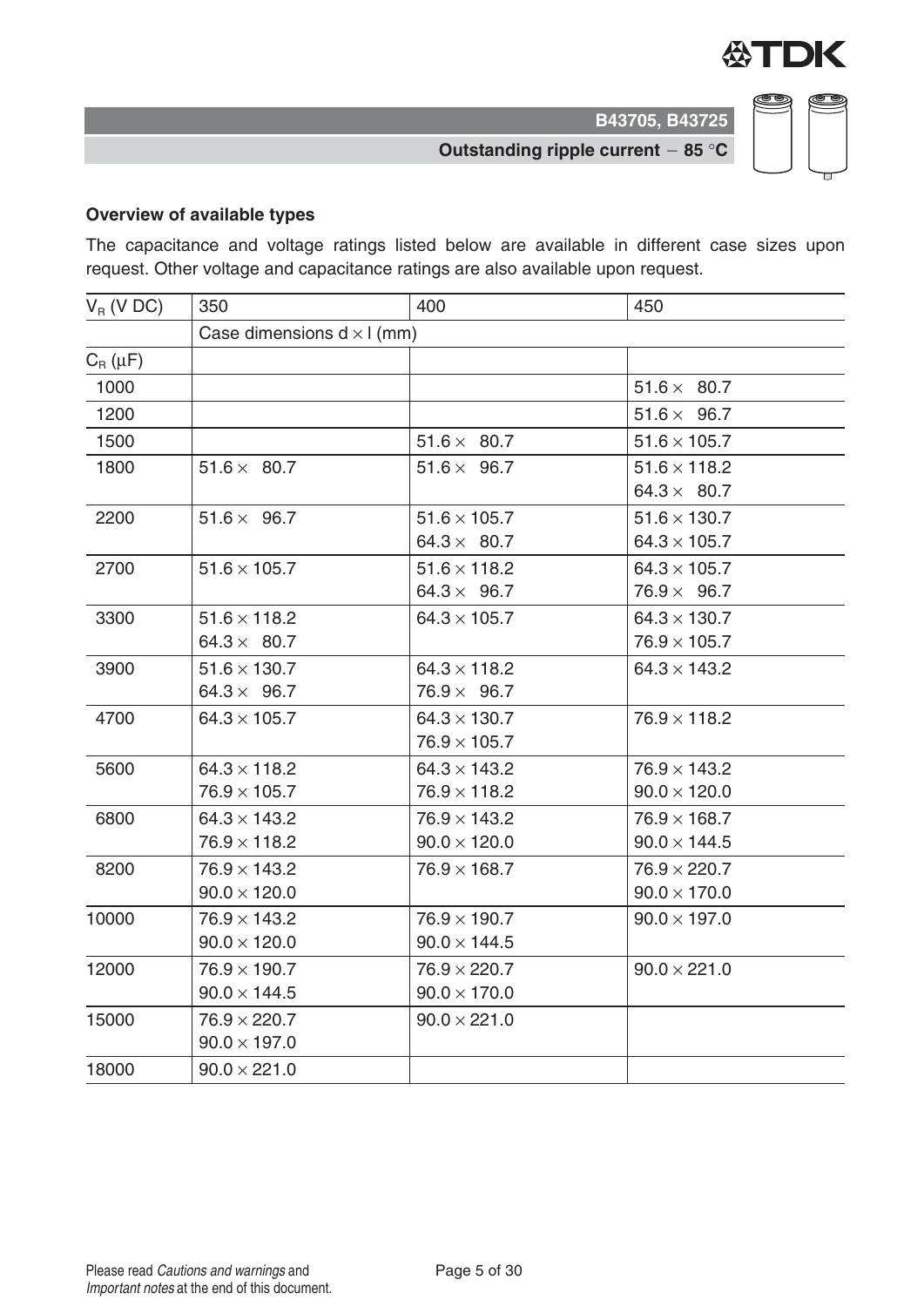

**Outstanding ripple current 85** °**C**

#### **Technical data and ordering codes**

| $C_{R}$          | Case                 | $ESR_{typ}$ | $ESR_{typ}$ | $Z_{\text{max}}$ | $I_{AC,max}$ | $I_{AC,R}$ | Ordering code    |
|------------------|----------------------|-------------|-------------|------------------|--------------|------------|------------------|
| 100 Hz           | dimensions           | 100 Hz      | 300 Hz      | 10 kHz           | 100 Hz       | 100 Hz     | (composition see |
| 20 °C            | $d \times l$         | 20 °C       | 60 °C       | 20 °C            | 60 °C        | 85 °C      | below)           |
| $\mu$ F          | mm                   | $m\Omega$   | $m\Omega$   | $m\Omega$        | A            | A          |                  |
| $V_R = 350 V DC$ |                      |             |             |                  |              |            |                  |
| 1800             | 80.7<br>$51.6\times$ | 40          | 12          | 60               | 15.3         | 9.51       | B437*5A4188M6##  |
| 2200             | $51.6 \times 96.7$   | 32          | 10          | 50               | 17.4         | 10.8       | B437*5A4228M6##  |
| 2700             | $51.6 \times 105.7$  | 28          | 8.4         | 38               | 20.0         | 12.5       | B437*5A4278M6##  |
| 3300             | $51.6 \times 118.2$  | 22          | 7.0         | 32               | 23.1         | 14.3       | B437*5A4338M6##  |
| 3300             | $64.3 \times 80.7$   | 22          | 7.5         | 32               | 22.9         | 14.2       | B437*5B4338M6##  |
| 3900             | $51.6 \times 130.7$  | 19          | 6.1         | 28               | 26.1         | 16.2       | B437*5A4398M6##  |
| 3900             | $64.3 \times 96.7$   | 19          | 6.3         | 28               | 25.6         | 15.9       | B437*5B4398M6##  |
| 4700             | $64.3 \times 105.7$  | 16          | 5.4         | 24               | 28.9         | 17.9       | B437*5A4478M6##  |
| 5600             | $64.3 \times 118.2$  | 14          | 4.6         | 19               | 32.5         | 20.2       | B437*5A4568M6##  |
| 5600             | $76.9 \times 105.7$  | 13          | 4.2         | 18               | 35.4         | 22.0       | B437*5B4568M6##  |
| 6800             | $64.3 \times 143.2$  | 11          | 3.9         | 16               | 37.3         | 23.2       | B437*5A4688M6##  |
| 6800             | $76.9 \times 118.2$  | 11          | 3.5         | 15               | 40.0         | 24.8       | B437*5B4688M6##  |
| 8200             | $76.9 \times 143.2$  | 9.0         | 2.9         | 13               | 45.0         | 28.0       | B437*5A4828M6##  |
| 8200             | $90.0 \times 120.0$  | 9.2         | 3.1         | 13               | 46.2         | 29.6       | B437*5B4828M6##  |
| 10000            | $76.9 \times 143.2$  | 7.5         | 2.5         | 11               | 51.8         | 32.1       | B437*5A4109M6##  |
| 10000            | $90.0 \times 120.0$  | 7.7         | 2.8         | 12               | 51.9         | 33.2       | B437*5B4109M6##  |
| 12000            | $76.9 \times 190.7$  | 6.2         | 2.1         | 9.2              | 58.2         | 37.3       | B437*5A4129M6##  |
| 12000            | $90.0 \times 144.5$  | 6.4         | 2.3         | 9.6              | 58.2         | 37.3       | B437*5B4129M6##  |
| 15000            | $76.9 \times 220.7$  | 5.0         | 1.8         | 7.8              | 68.3         | 43.8       | B437*5A4159M6##  |
| 15000            | $90.0 \times 197.0$  | 5.1         | 1.8         | 8.0              | 66.6         | 42.8       | B437*5B4159M6##  |
| 18000            | $90.0 \times 221.0$  | 4.3         | 1.6         | 7.0              | 74.9         | 48.1       | B437*5A4189M6##  |

#### **Composition of ordering code**

- $* =$  Mounting style  $* =$  Mounting style
	- $0 =$  for capacitors with ring clip/clamp mounting
	- $2 =$  for capacitors with threaded stud

- $00 =$  standard
- $03 =$  low inductance (13 nH)
- $07$  = heat sink mounting
- $08 =$  insulated base
- 50 = PAPR terminal style
- 57 = PAPR with heat sink mounting
- 58 = PAPR with insulated base

For details refer to "Design options" on page 13.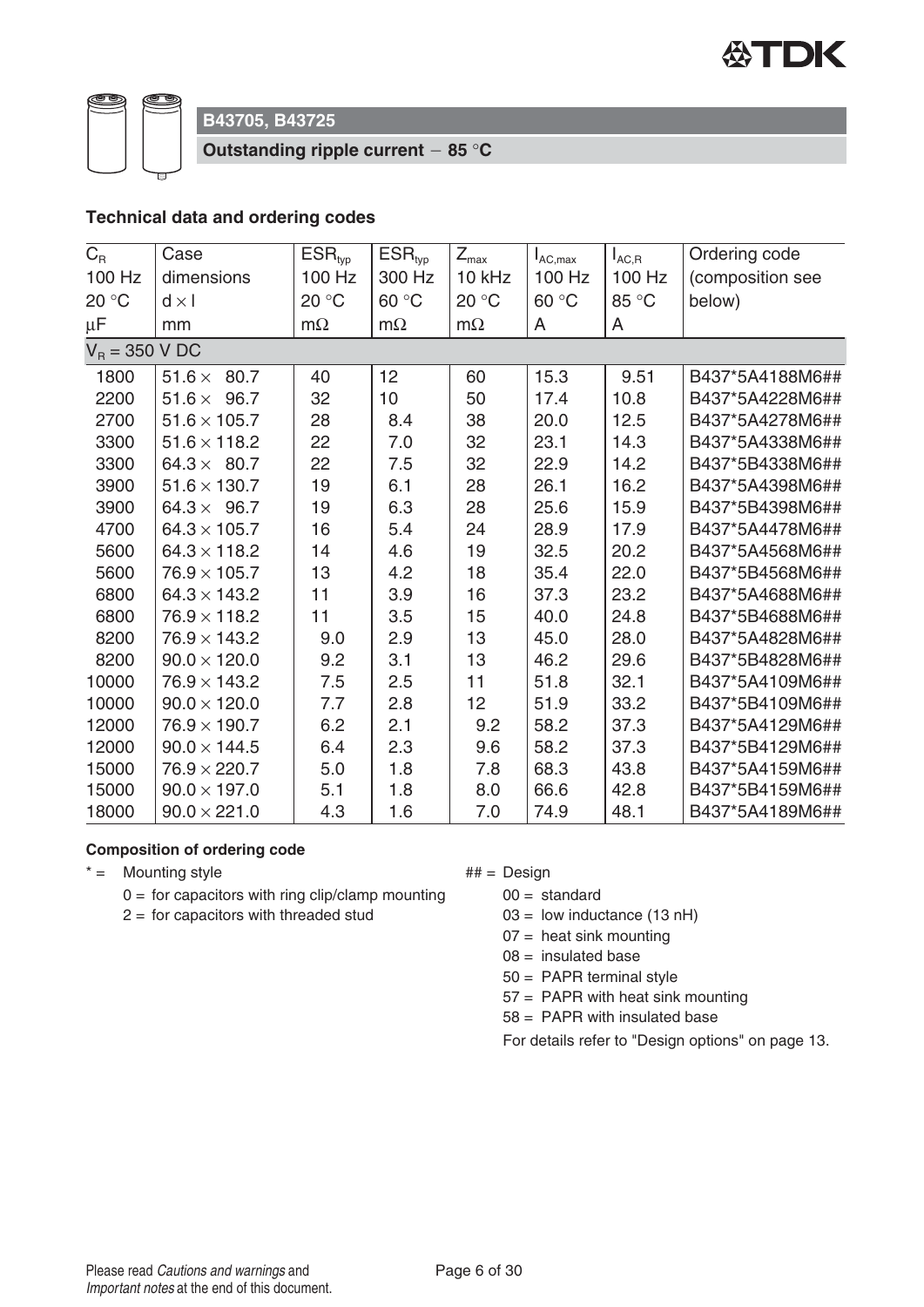

**Outstanding ripple current 85** °**C**

#### **Technical data and ordering codes**

| $C_R$            | Case                  | $ESR_{typ}$     | $ESR_{typ}$ | $Z_{\text{max}}$ | $I_{AC,max}$ | $I_{AC,R}$ | Ordering code    |
|------------------|-----------------------|-----------------|-------------|------------------|--------------|------------|------------------|
| 100 Hz           | dimensions            | 100 Hz          | 300 Hz      | 10 kHz           | 100 Hz       | 100 Hz     | (composition see |
| 20 °C            | $d \times l$          | 20 °C           | 60 °C       | 20 °C            | 60 °C        | 85 °C      | below)           |
| $\mu$ F          | mm                    | $m\Omega$       | $m\Omega$   | $m\Omega$        | A            | A          |                  |
| $V_R = 400 V DC$ |                       |                 |             |                  |              |            |                  |
| 1500             | $51.6 \times$<br>80.7 | 45              | 14          | 65               | 14.2         | 8.83       | B437*5A9158M6##  |
| 1800             | $51.6 \times 96.7$    | 38              | 12          | 55               | 16.0         | 9.98       | B437*5A9188M6##  |
| 2200             | $51.6 \times 105.7$   | 32              | 9.7         | 45               | 18.4         | 11.4       | B437*5A9228M6##  |
| 2200             | $64.3 \times 80.7$    | 32              | 9.9         | 45               | 18.7         | 11.6       | B437*5B9228M6##  |
| 2700             | $51.6 \times 118.2$   | 26              | 8.0         | 36               | 21.2         | 13.2       | B437*5A9278M6##  |
| 2700             | $64.3 \times 96.7$    | 26              | 8.1         | 36               | 21.2         | 13.2       | B437*5B9278M6##  |
| 3300             | $64.3 \times 105.7$   | 22              | 6.8         | 30               | 24.2         | 15.0       | B437*5A9338M6##  |
| 3900             | $64.3 \times 118.2$   | 18              | 5.8         | 26               | 27.0         | 16.8       | B437*5A9398M6##  |
| 3900             | $76.9 \times 96.7$    | 18              | 5.5         | 24               | 29.4         | 18.3       | B437*5B9398M6##  |
| 4700             | $64.3 \times 130.7$   | 15              | 5.0         | 22               | 30.7         | 19.1       | B437*5A9478M6##  |
| 4700             | $76.9 \times 105.7$   | 15              | 4.6         | 20               | 33.1         | 20.5       | B437*5B9478M6##  |
| 5600             | $64.3 \times 143.2$   | 13              | 4.3         | 18               | 34.7         | 21.5       | B437*5A9568M6##  |
| 5600             | $76.9 \times 118.2$   | 12              | 4.0         | 17               | 37.0         | 23.0       | B437*5B9568M6##  |
| 6800             | $76.9 \times 143.2$   | 10              | 3.3         | 14               | 41.8         | 26.0       | B437*5A9688M6##  |
| 6800             | $90.0 \times 120.0$   | 12 <sub>2</sub> | 3.9         | 18               | 42.6         | 27.3       | B437*5B9688M6##  |
| 8200             | $76.9 \times 168.7$   | 9.9             | 3.1         | 15               | 46.9         | 30.1       | B437*5A9828M6##  |
| 10000            | $76.9 \times 190.7$   | 8.2             | 2.6         | 13               | 54.0         | 34.6       | B437*5A9109M6##  |
| 10000            | $90.0 \times 144.5$   | 8.4             | 2.8         | 13               | 54.1         | 34.7       | B437*5B9109M6##  |
| 12000            | $76.9 \times 220.7$   | 6.9             | 2.2         | 11               | 61.6         | 39.5       | B437*5A9129M6##  |
| 12000            | $90.0 \times 170.0$   | 7.0             | 2.4         | 11               | 60.7         | 38.9       | B437*5B9129M6##  |
| 15000            | $90.0 \times 221.0$   | 5.6             | 1.9         | 9.0              | 69.9         | 44.9       | B437*5A9159M6##  |

#### **Composition of ordering code**

- $* =$  Mounting style  $* =$  Mounting style
	- $0 =$  for capacitors with ring clip/clamp mounting
	- $2 =$  for capacitors with threaded stud

- $00 =$  standard
- $03 =$  low inductance (13 nH)
- $07$  = heat sink mounting
- $08 =$  insulated base
- 50 = PAPR terminal style
- 57 = PAPR with heat sink mounting
- 58 = PAPR with insulated base

For details refer to "Design options" on page 13.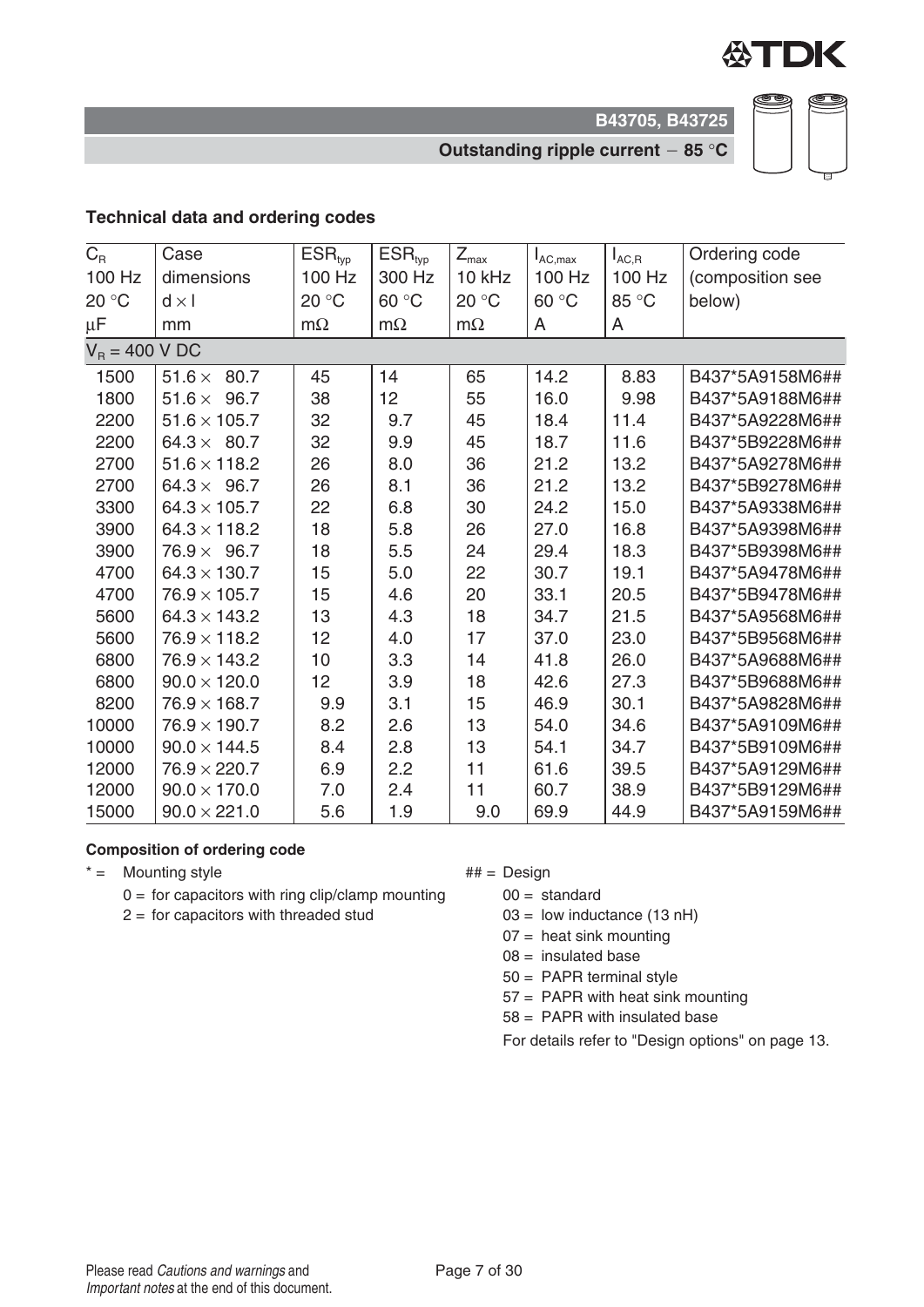

**Outstanding ripple current 85** °**C**

#### **Technical data and ordering codes**

| $C_{R}$          | Case                  | $ESR_{typ}$ | $ESR_{typ}$ | $Z_{\textrm{max}}$ | $I_{AC,max}$ | $I_{AC,R}$ | Ordering code    |
|------------------|-----------------------|-------------|-------------|--------------------|--------------|------------|------------------|
| 100 Hz           | dimensions            | 100 Hz      | 300 Hz      | 10 kHz             | 100 Hz       | 100 Hz     | (composition see |
| 20 °C            | $d \times l$          | 20 °C       | 60 °C       | 20 °C              | 60 °C        | 85 °C      | below)           |
| $\mu$ F          | mm                    | $m\Omega$   | $m\Omega$   | $m\Omega$          | A            | A          |                  |
| $V_R = 450 V DC$ |                       |             |             |                    |              |            |                  |
| 1000             | 80.7<br>$51.6 \times$ | 110         | 28          | 180                | 10.9         | 6.69       | B437*5A5108M6##  |
| 1200             | 96.7<br>$51.6 \times$ | 90          | 24          | 150                | 12.3         | 7.54       | B437*5A5128M6##  |
| 1500             | $51.6 \times 105.7$   | 75          | 19          | 120                | 14.3         | 8.78       | B437*5A5158M6##  |
| 1800             | $51.6 \times 118.2$   | 60          | 16          | 100                | 16.3         | 9.98       | B437*5A5188M6##  |
| 1800             | $64.3 \times 80.7$    | 60          | 16          | 100                | 16.5         | 10.0       | B437*5B5188M6##  |
| 2200             | $51.6 \times 130.7$   | 50          | 13          | 80                 | 18.9         | 11.5       | B437*5A5228M6##  |
| 2200             | $64.3 \times 105.7$   | 50          | 13          | 80                 | 18.8         | 11.4       | B437*5B5228M6##  |
| 2700             | $64.3 \times 105.7$   | 40          | 11          | 65                 | 21.6         | 13.1       | B437*5A5278M6##  |
| 2700             | $76.9 \times 96.7$    | 40          | 11          | 65                 | 23.4         | 14.2       | B437*5B5278M6##  |
| 3300             | $64.3 \times 130.7$   | 34          | 9.0         | 55                 | 24.7         | 15.0       | B437*5A5338M6##  |
| 3300             | $76.9 \times 105.7$   | 34          | 8.7         | 55                 | 26.5         | 16.1       | B437*5B5338M6##  |
| 3900             | $64.3 \times 143.2$   | 28          | 7.8         | 45                 | 27.8         | 16.9       | B437*5A5398M6##  |
| 4700             | $76.9 \times 118.2$   | 24          | 6.3         | 38                 | 33.6         | 20.4       | B437*5A5478M6##  |
| 5600             | $76.9 \times 143.2$   | 20          | 5.3         | 32                 | 37.7         | 22.9       | B437*5A5568M6##  |
| 5600             | $90.0 \times 120.0$   | 20          | 5.5         | 32                 | 38.6         | 24.2       | B437*5B5568M6##  |
| 6800             | $76.9 \times 168.7$   | 14          | 4.0         | 22                 | 44.7         | 28.0       | B437*5A5688M6##  |
| 6800             | $90.0 \times 144.5$   | 17          | 4.6         | 28                 | 43.4         | 27.3       | B437*5B5688M6##  |
| 8200             | $76.9 \times 220.7$   | 12          | 3.3         | 19                 | 50.5         | 31.7       | B437*5A5828M6##  |
| 8200             | $90.0 \times 170.0$   | 12          | 3.5         | 19                 | 50.4         | 31.7       | B437*5B5828M6##  |
| 10000            | $90.0 \times 197.0$   | 10          | 2.9         | 16                 | 57.5         | 36.2       | B437*5A5109M6##  |
| 12000            | $90.0 \times 221.0$   | 8.4         | 2.5         | 14                 | 65.4         | 41.1       | B437*5A5129M6##  |

#### **Composition of ordering code**

- $* =$  Mounting style  $* =$  Mounting style
	- $0 =$  for capacitors with ring clip/clamp mounting
	- $2 =$  for capacitors with threaded stud

 $00 =$  standard

 $03 =$  low inductance (13 nH)

- $07$  = heat sink mounting
- $08 =$  insulated base
- 50 = PAPR terminal style
- 57 = PAPR with heat sink mounting
- 58 = PAPR with insulated base

For details refer to "Design options" on page 13.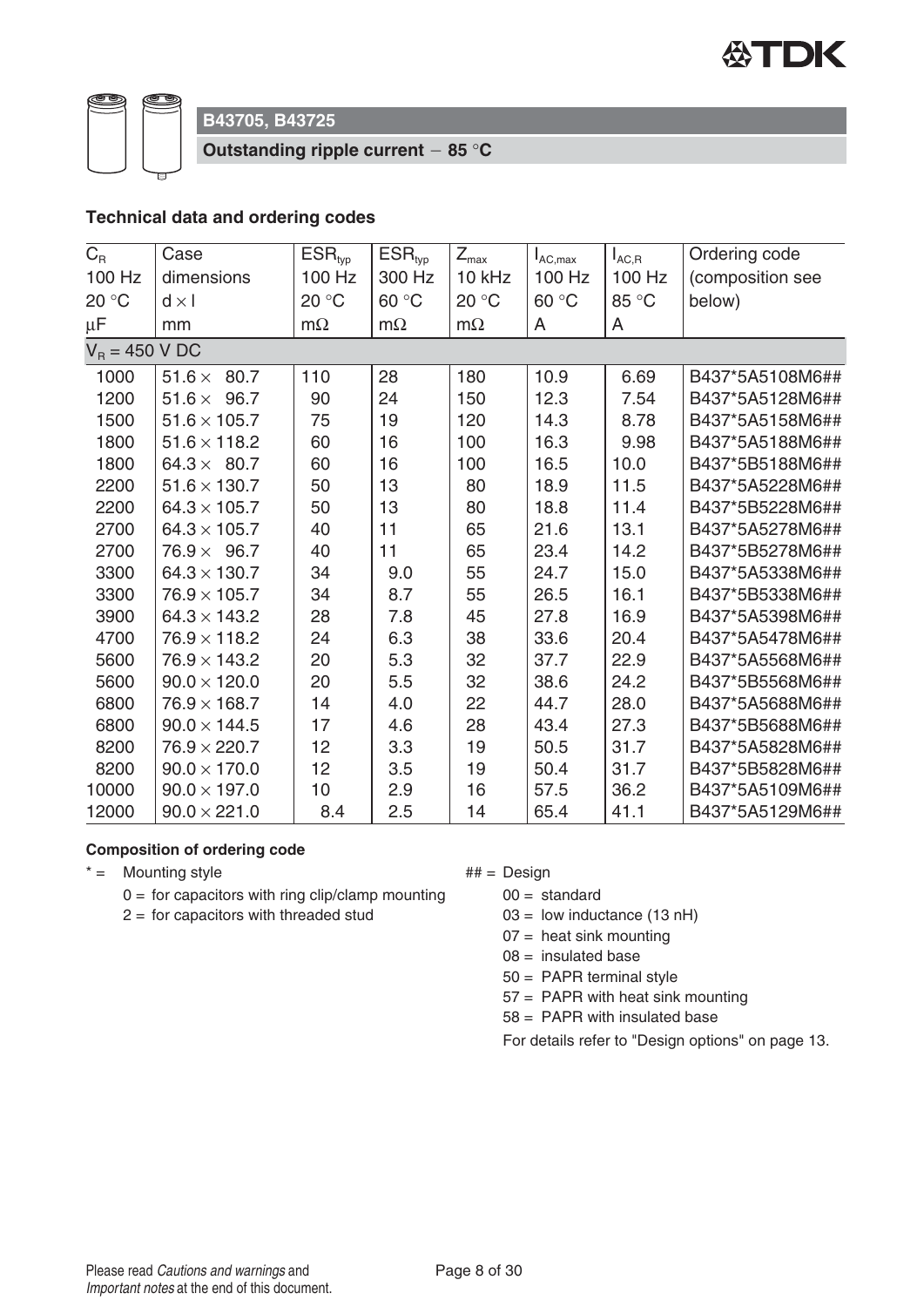

**Outstanding ripple current 85** °**C**



**Useful life**1)

For useful life calculations, please use our web-based "AlCap Useful Life Calculation Tool", which can be found on the Internet under the following link:

www.tdk-electronics.tdk.com/alcap

The AlCap Useful Life Calculation Tool provides calculations of useful life as well as additional data for selected capacitor types under operating conditions defined by the user.

In addition, it is possible to calculate useful life expectancies based on temperatures measured by the user in the application.

#### **Frequency characteristics of ESR**

Typical behavior



#### **Impedance Z versus frequency f**

Typical behavior at 20 °C



1) Refer to chapter "General technical information, 5 Useful life" on how to interpret useful life.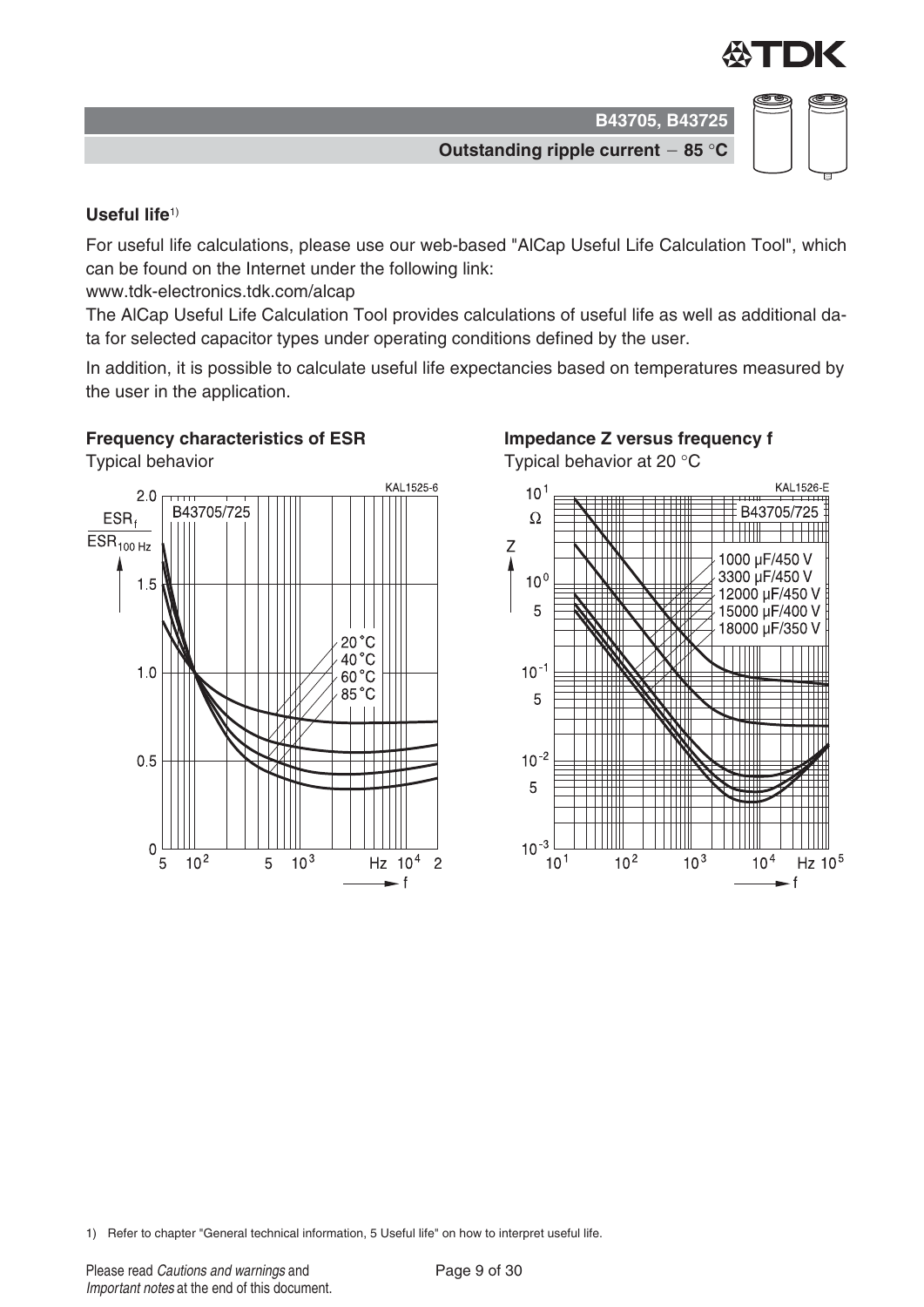



#### **Capacitors with screw terminals general information**

#### **1 Dimensional drawings**



For standard types with threaded stud the base is not insulated. Also refer to the mounting instructions in chapter "Capacitors with screw terminals  $-$  accessories" on page 17. Screw terminals with UNF threads are available upon request.

**2 Dimensions and weights** (Standard capacitors, without heat sink, M600)

| Ter-           | Dimensions (mm) with insulating sleeve |           |             |              |                 |            |                |            |
|----------------|----------------------------------------|-----------|-------------|--------------|-----------------|------------|----------------|------------|
| minal          | d                                      | $1 \pm 1$ | $I_1 \pm 1$ | $I_2 + 0/-1$ | $d_1$           | $d_2$ max. | $a + 0.2/-0.4$ | weight (g) |
| M <sub>5</sub> | $51.6 + 0.5/-1$                        | 80.7      | 87.2        | 17           | M12             | 10.2       | 22.2           | 220        |
| M <sub>5</sub> | $51.6 + 0.5/-1$                        | 96.7      | 103.2       | 17           | M <sub>12</sub> | 10.2       | 22.2           | 250        |
| M <sub>5</sub> | $51.6 + 0.5/-1$                        | 105.7     | 112.2       | 17           | M <sub>12</sub> | 10.2       | 22.2           | 280        |
| M <sub>5</sub> | $51.6 + 0.5/-1$                        | 118.2     | 124.7       | 17           | M12             | 10.2       | 22.2           | 320        |
| M5             | $51.6 + 0.5/-1$                        | 130.7     | 137.2       | 17           | M12             | 10.2       | 22.2           | 350        |
| M <sub>5</sub> | $64.3 + 0.5/-1$                        | 80.7      | 87.2        | 17           | M12             | 13.2       | 28.5           | 370        |
| M <sub>5</sub> | $64.3 + 0.5/-1$                        | 96.7      | 103.2       | 17           | M12             | 13.2       | 28.5           | 400        |
| M <sub>5</sub> | $64.3 + 0.5/-1$                        | 105.7     | 112.2       | 17           | M12             | 13.2       | 28.5           | 440        |
| M <sub>5</sub> | $64.3 + 0.5/-1$                        | 118.2     | 124.7       | 17           | M12             | 13.2       | 28.5           | 510        |
| M <sub>5</sub> | $64.3 + 0.5/-1$                        | 130.7     | 137.2       | 17           | M12             | 13.2       | 28.5           | 600        |
| M <sub>5</sub> | $64.3 + 0.5/-1$                        | 143.2     | 149.7       | 17           | M12             | 13.2       | 28.5           | 630        |
| M <sub>5</sub> | $76.9 + 0.5/-1$                        | 96.7      | 103.2       | 17           | M <sub>12</sub> | 13.2       | 31.7           | 570        |
| M <sub>5</sub> | $76.9 + 0.5/-1$                        | 105.7     | 112.2       | 17           | M <sub>12</sub> | 13.2       | 31.7           | 620        |
| M <sub>5</sub> | $76.9 + 0.5/-1$                        | 130.7     | 137.2       | 17           | M12             | 13.2       | 31.7           | 800        |
| M <sub>5</sub> | $76.9 + 0.5/-1$                        | 156.2     | 162.7       | 17           | M12             | 13.2       | 31.7           | 920        |
| M <sub>5</sub> | $76.9 + 0.5/-1$                        | 168.7     | 175.2       | 17           | M12             | 13.2       | 31.7           | 1000       |
| M <sub>5</sub> | $76.9 + 0.5/-1$                        | 190.7     | 197.2       | 17           | M12             | 13.2       | 31.7           | 1150       |

#### **2.1 Capacitors with screw terminals series B43701, B43721**

Min. reach of screw  $= 9.5$  mm

Tolerances of terminal thread respectively stud thread:

 $-$  Terminal thread M5: 6H

 $-$  Stud thread M12: 6g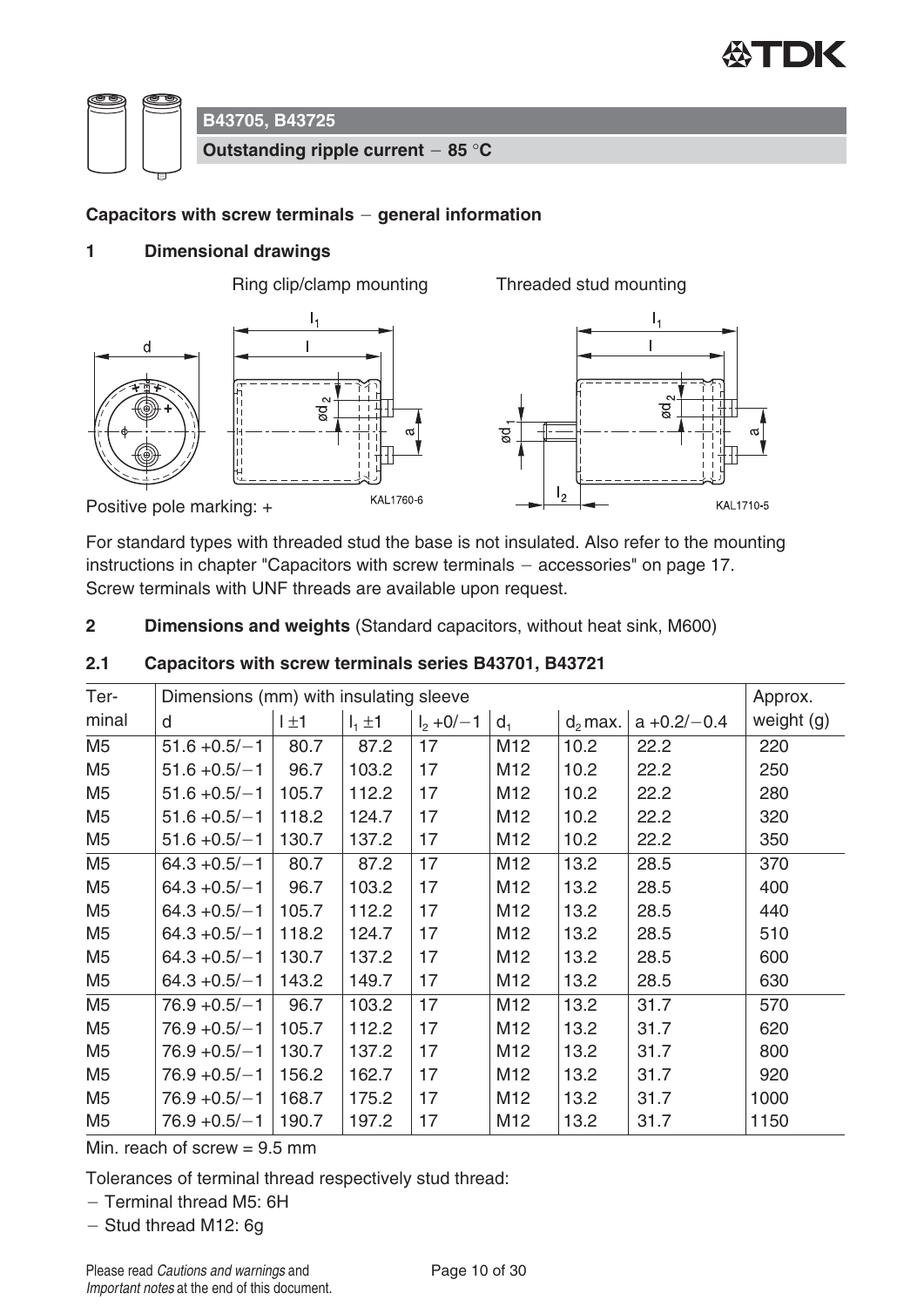

**Outstanding ripple current 85** °**C**



#### **2.2 Capacitors with screw terminals series**

| Ter-           | Dimensions (mm) with insulating sleeve |           |             |               |       |            |                | Approx.    |
|----------------|----------------------------------------|-----------|-------------|---------------|-------|------------|----------------|------------|
| minal          | d                                      | $1 \pm 1$ | $I_1 \pm 1$ | $I_2 + 0/- 1$ | $d_1$ | $d_2$ max. | $a + 0.2/-0.4$ | weight (g) |
| M <sub>5</sub> | $51.6 + 0.5/-1$                        | 80.7      | 87.2        | 17            | M12   | 10.2       | 22.2           | 220        |
| M <sub>5</sub> | $51.6 + 0.5/-1$                        | 96.7      | 103.2       | 17            | M12   | 10.2       | 22.2           | 250        |
| M <sub>5</sub> | $51.6 + 0.5/-1$                        | 105.7     | 112.2       | 17            | M12   | 10.2       | 22.2           | 280        |
| M <sub>5</sub> | $51.6 + 0.5/-1$                        | 118.2     | 124.7       | 17            | M12   | 10.2       | 22.2           | 320        |
| M <sub>5</sub> | $51.6 + 0.5/-1$                        | 130.7     | 137.2       | 17            | M12   | 10.2       | 22.2           | 350        |
| M <sub>5</sub> | $64.3 + 0.5/-1$                        | 80.7      | 87.2        | 17            | M12   | 13.2       | 28.5           | 370        |
| M <sub>5</sub> | $64.3 + 0.5/-1$                        | 96.7      | 103.2       | 17            | M12   | 13.2       | 28.5           | 400        |
| M <sub>5</sub> | $64.3 + 0.5/-1$                        | 105.7     | 112.2       | 17            | M12   | 13.2       | 28.5           | 440        |
| M <sub>5</sub> | $64.3 + 0.5/-1$                        | 118.2     | 124.7       | 17            | M12   | 13.2       | 28.5           | 510        |
| M <sub>5</sub> | $64.3 + 0.5/-1$                        | 130.7     | 137.2       | 17            | M12   | 13.2       | 28.5           | 600        |
| M <sub>5</sub> | $64.3 + 0.5/-1$                        | 143.2     | 149.7       | 17            | M12   | 13.2       | 28.5           | 630        |
| M <sub>6</sub> | $76.9 + 0.5/-1$                        | 96.7      | 102.5       | 17            | M12   | 17.7       | 31.7           | 570        |
| M <sub>6</sub> | $76.9 + 0.5/- 1$                       | 105.7     | 111.5       | 17            | M12   | 17.7       | 31.7           | 620        |
| M <sub>6</sub> | $76.9 + 0.5/- 1$                       | 118.2     | 124.0       | 17            | M12   | 17.7       | 31.7           | 700        |
| M <sub>6</sub> | $76.9 + 0.5/- 1$                       | 130.7     | 136.5       | 17            | M12   | 17.7       | 31.7           | 800        |
| M <sub>6</sub> | $76.9 + 0.5/- 1$                       | 143.2     | 149.0       | 17            | M12   | 17.7       | 31.7           | 840        |
| M <sub>6</sub> | $76.9 + 0.5/- 1$                       | 156.2     | 162.0       | 17            | M12   | 17.7       | 31.7           | 920        |
| M <sub>6</sub> | $76.9 + 0.5/- 1$                       | 168.7     | 174.5       | 17            | M12   | 17.7       | 31.7           | 1000       |
| M <sub>6</sub> | $76.9 + 0.5/- 1$                       | 190.7     | 196.5       | 17            | M12   | 17.7       | 31.7           | 1150       |
| M <sub>6</sub> | $76.9 + 0.5/- 1$                       | 220.7     | 226.5       | 17            | M12   | 17.7       | 31.7           | 1300       |
| M <sub>6</sub> | $90.0 + 0.5/- 1.5$                     | 97.0      | 102.3       | 17            | M12   | 17.7       | 31.7           | 770        |
| M <sub>6</sub> | $90.0 + 0.5/- 1.5$                     | 120.0     | 125.3       | 17            | M12   | 17.7       | 31.7           | 1000       |
| M <sub>6</sub> | $90.0 + 0.5/- 1.5$                     | 144.5     | 149.8       | 17            | M12   | 17.7       | 31.7           | 1200       |
| M <sub>6</sub> | $90.0 + 0.5/- 1.5$                     | 170.0     | 175.3       | 17            | M12   | 17.7       | 31.7           | 1400       |
| M <sub>6</sub> | $90.0 + 0.5/- 1.5$                     | 191.0     | 196.3       | 17            | M12   | 17.7       | 31.7           | 1650       |
| M <sub>6</sub> | $90.0 + 0.5/- 1.5$                     | 197.0     | 202.3       | 17            | M12   | 17.7       | 31.7           | 1700       |
| M <sub>6</sub> | $90.0 + 0.5/- 1.5$                     | 221.0     | 226.3       | 17            | M12   | 17.7       | 31.7           | 1900       |

For low-inductance design the following deviation applies:

 $d = 64.3$  mm:  $I_1 - 0.7$  mm

 $d = 90.0$  mm:  $I_1 - 1.7$  mm

M5: Min. reach of screw = 9.5 mm

9 mm for low inductance design

M6: Min. reach of screw = 12.0 mm

9.5 mm for low inductance design

Tolerances of terminal thread respectively stud thread:

- Terminal thread M5 and M6: 6H

- Stud thread M12: 6g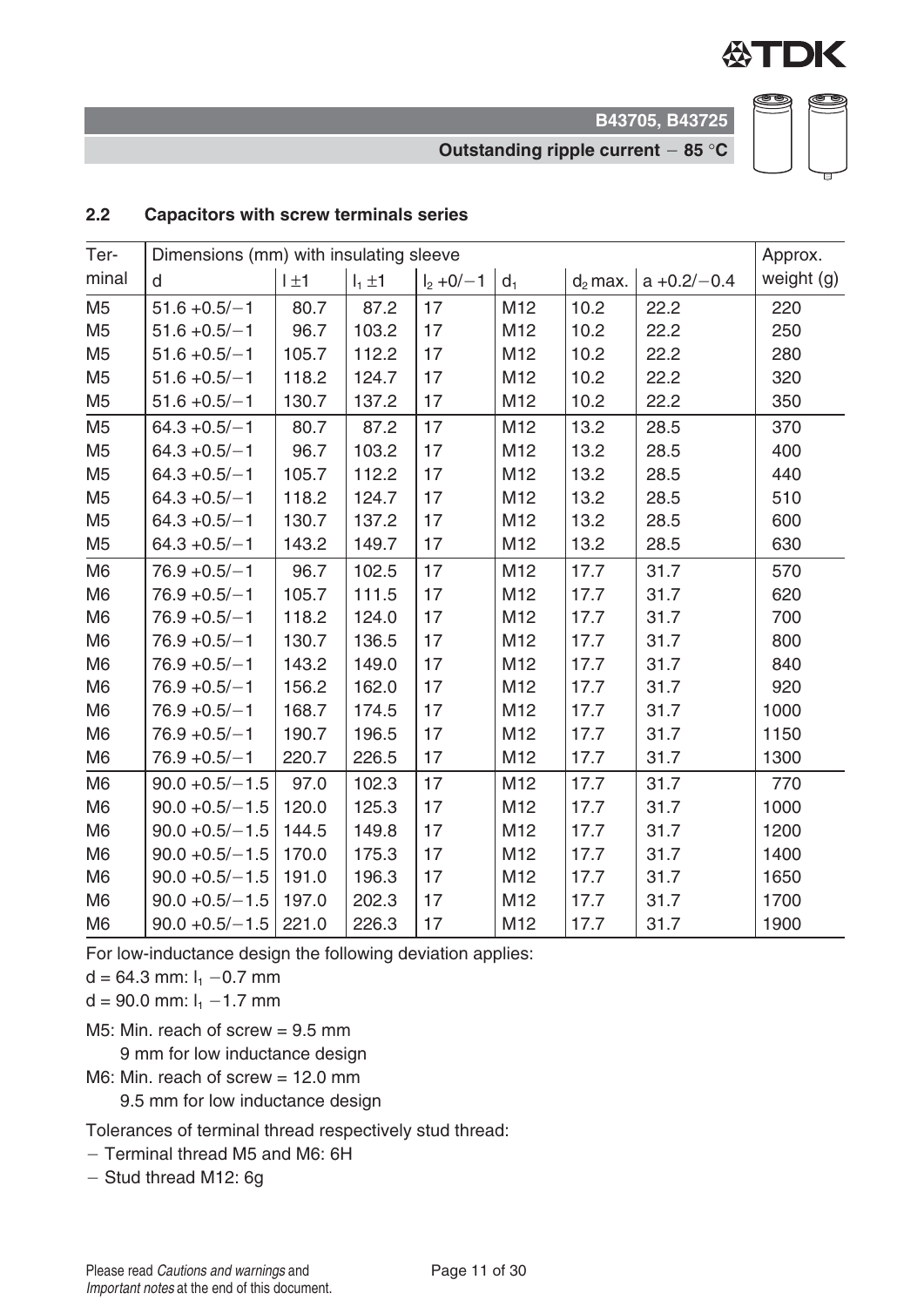



**Outstanding ripple current 85** °**C**

#### **3 Accessories**

All accessories for connecting (screws M5 and M6) as well as for mounting the capacitors must be ordered separately. For details refer to chapter "Capacitors with screw terminals  $-$  accessories" on page 17.

| Item                                        | Type   |
|---------------------------------------------|--------|
| Screws M5 and M6                            | B44020 |
| <b>Ring clips</b>                           | B44030 |
| Clamps for capacitors with $d \geq 64.3$ mm | B44030 |
| Insulating parts                            | B44020 |

#### **4 Packing**

| Capacitor diameter d (mm) | Length $l$ (mm) | Packing units (pcs.) |
|---------------------------|-----------------|----------------------|
| 51.6                      | all             | 36                   |
| 64.3                      | all             | 25                   |
| 76.9                      | ≤168.7          | 16                   |
|                           | >168.7          | 12                   |
| 90.0                      | all             | 9                    |



For ecological reasons the packing is pure cardboard.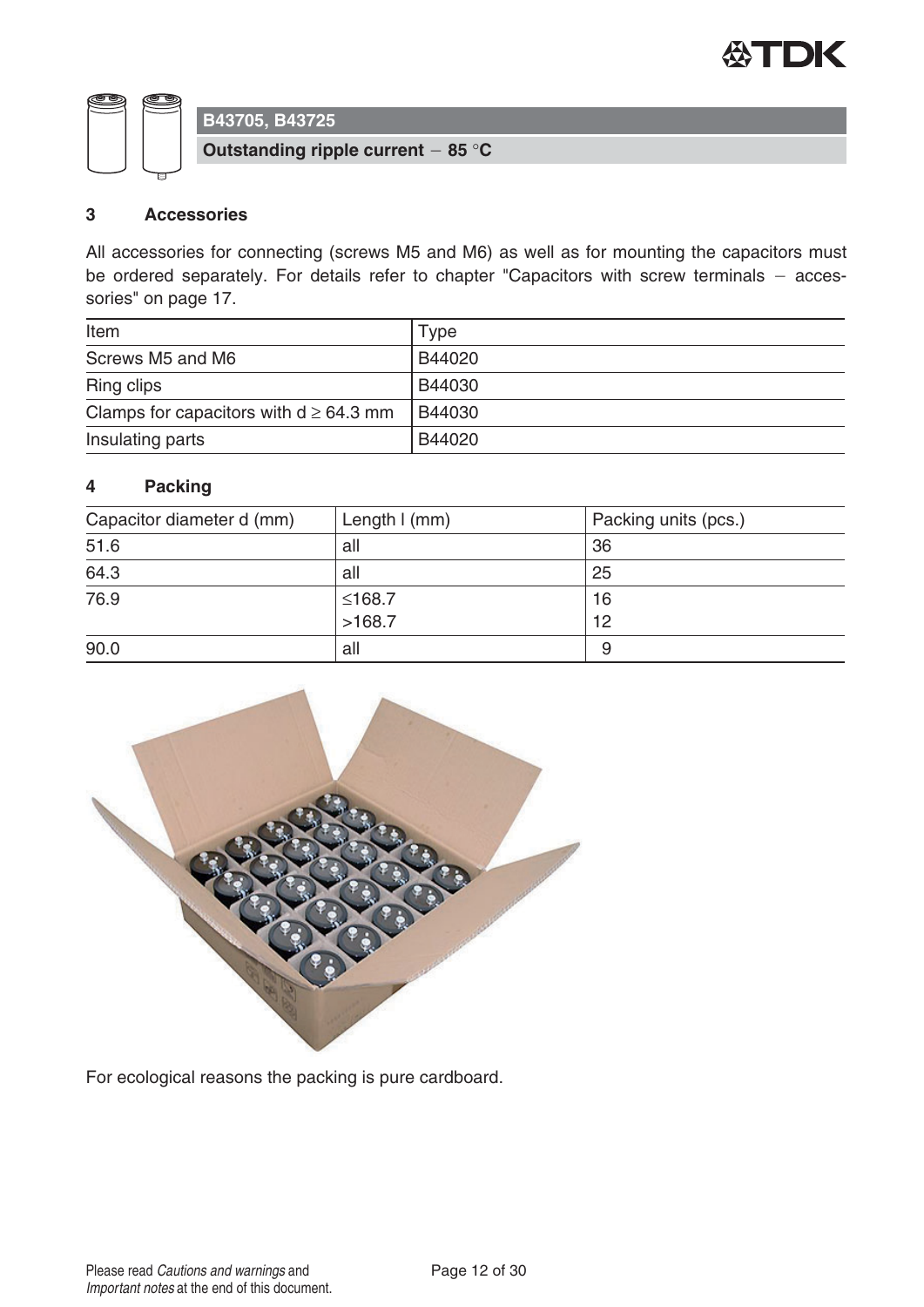

**Outstanding ripple current 85** °**C**

#### **5 Special designs**

#### **5.1 Design options**

| Design options                         | Identification in third<br>block of ordering code | <b>Remark</b>                                                                                                                                                   |
|----------------------------------------|---------------------------------------------------|-----------------------------------------------------------------------------------------------------------------------------------------------------------------|
| Standard                               | M600                                              | Standard version without threaded stud:<br>fully insulated with PET<br>Standard version with threaded stud:<br>insulated with PET sleeve, base not<br>insulated |
| Low inductance (13 nH)                 | M603                                              | For capacitors with diameter $d \geq 64.3$ mm                                                                                                                   |
| Heat sink mounting                     | M607                                              | For capacitors with diameter $d \ge 64.3$ mm<br>and without threaded stud                                                                                       |
| Insulated base                         | M608                                              | For capacitors with threaded stud, fully<br>insulated with PET sleeve and PP disk                                                                               |
| <b>PAPR</b> terminal style             | M650                                              | Not for low inductance                                                                                                                                          |
| <b>PAPR</b> with heat sink<br>mounting | M657                                              | For capacitors with diameter $d \ge 64.3$ mm<br>and without threaded stud, not for low<br>inductance                                                            |
| <b>PAPR</b> with insulated base        | M658                                              | For capacitors with threaded stud, fully<br>insulated with PET sleeve and PP disk, not<br>for low inductance                                                    |

Version with low inductance (13 nH) in combination with insulated base (threaded stud) available upon request.

Please note that there are design options which might not be available for each series. For further information refer to series data sheets.

#### **5.2 Low-inductance design** (M603)

Low-inductance aluminum electrolytic capacitors offer numerous advantages for frequency converter design:

- Voltage peaks caused by steep-edged pulses are significantly reduced.
- Power semiconductors of a lower voltage class can be used.
- Capacitor banks require fewer capacitors, which reduces the cost, weight and space requirements of frequency converters accordingly.

The low inductance of the aluminum electrolytic capacitor with screw terminals is the result of various design improvements.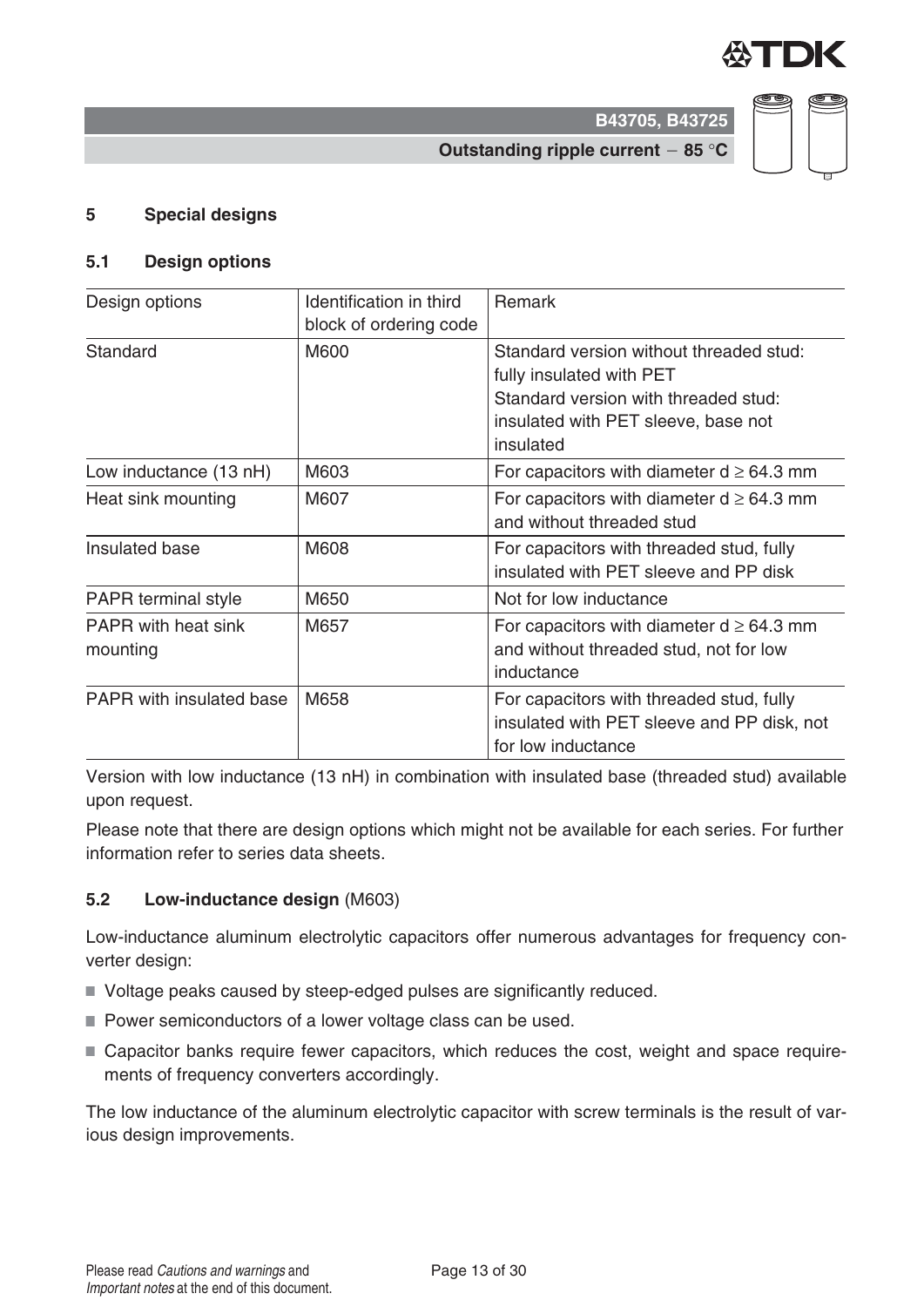



Many of the data book types with diameter  $\geq 64.3$  mm can be ordered in low-inductance design with inductance approx.  $L = 13$  nH.

For low-inductance design the following deviation regarding case dimensions applies:

 $d = 64.3$  mm:  $I_1 - 0.7$  mm  $d = 90.0$  mm:  $I_1 - 1.7$  mm M5: Min. reach of screw  $= 9.0$  mm M6: Min. reach of screw  $= 9.5$  mm

#### **5.3 Capacitors with heat sink mounting** (M607, M657)

As a large amount of heat is dissipated through the base of the case, the use of a heat sink connected to the capacitor base is the most efficient cooling method. For heat-sink mounting we offer a special optimized version of high-voltage capacitors with screw terminals in order to ensure an optimal heat transfer between the base of the case and the heat sink. The special design comprises:

- $\blacksquare$  Two thermal pads at the base. The first one (thickness 0.5 mm) closes the air gap at the base in the area which is not covered by the insulating sleeve and the second one (thickness 0.2 mm) ensures the electrical insulation of the case.
- Minimized tolerance ( $\pm 0.35$  mm) of the overall length  $I_1$  of the capacitor to avoid unwanted mechanical forces on the terminals particularly when several capacitors are mounted between heat sink and bus bar.
- Case with extra groove near the base for ring clamp mounting (recommended accessory B44030A0165-A0190B). The clamp ensures an optimal pressing of the case to the heat sink.
- Most of the high-voltage data book types without threaded stud and for diameters  $\geq 64.3$  mm can be ordered in heat-sink mounting design.



Please refer to chapter "General technical information, 5.2.2 Base cooling with heat sink". Regarding ripple current and useful life, please refer to chapter "General technical information, 5 Useful life".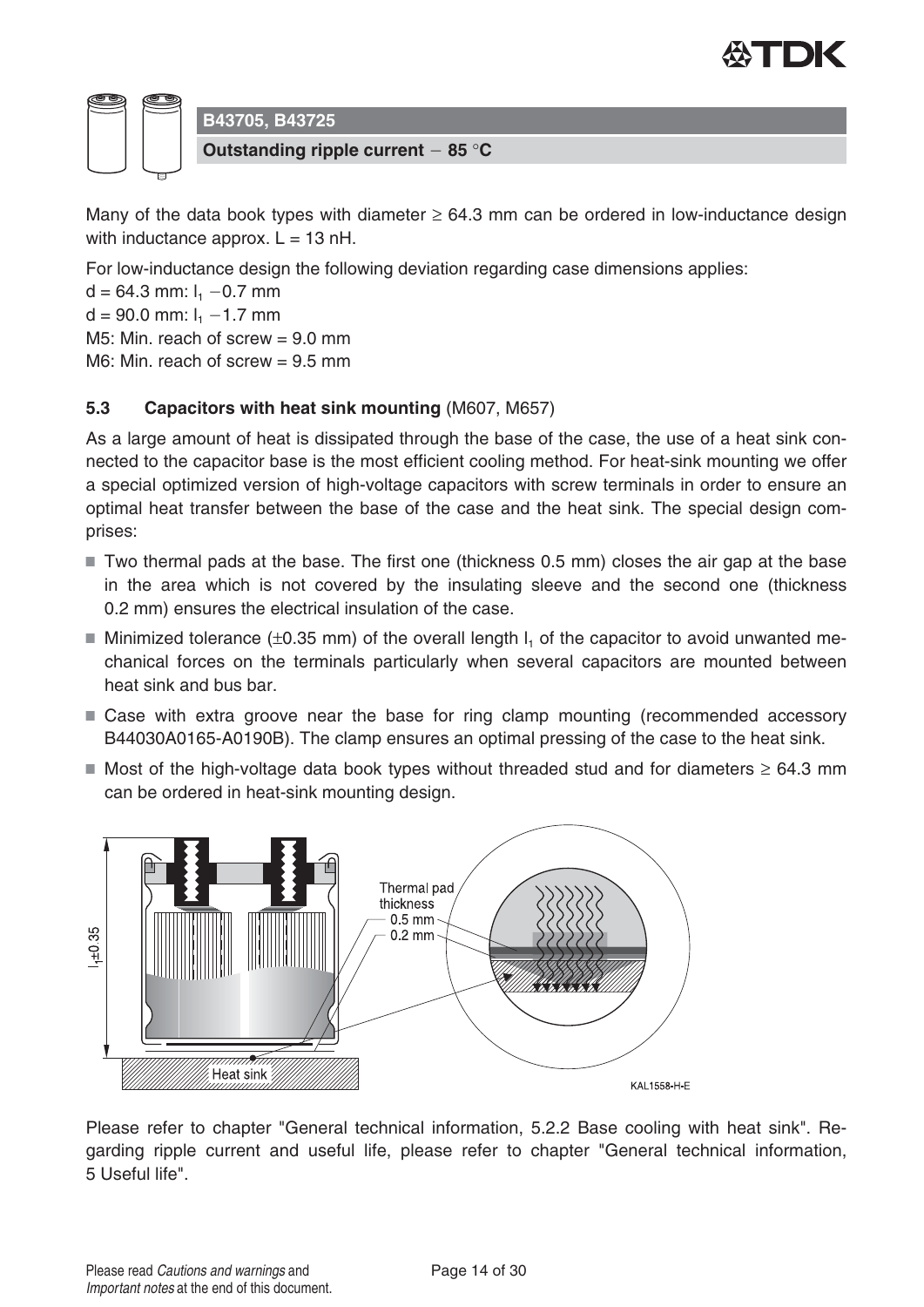

**Outstanding ripple current 85** °**C**



| Terminal       | Dimensions (mm) with insulating sleeve | Approx. weight |                |            |                |      |
|----------------|----------------------------------------|----------------|----------------|------------|----------------|------|
|                | d                                      | l ±1           | $I_1 \pm 0.35$ | $d_2$ max. | $a + 0.2/-0.4$ | g    |
| M <sub>5</sub> | $64.3 + 0.5/-1$                        | 80.7           | 86.3           | 13.2       | 28.5           | 370  |
| M <sub>5</sub> | $64.3 + 0.5/-1$                        | 96.7           | 102.3          | 13.2       | 28.5           | 400  |
| M <sub>5</sub> | $64.3 + 0.5/-1$                        | 105.7          | 111.3          | 13.2       | 28.5           | 440  |
| M <sub>6</sub> | $76.9 + 0.5/-1$                        | 96.7           | 101.6          | 17.7       | 31.7           | 570  |
| M <sub>6</sub> | $76.9 + 0.5/-1$                        | 105.7          | 110.6          | 17.7       | 31.7           | 620  |
| M <sub>6</sub> | $76.9 + 0.5/- 1$                       | 118.2          | 123.1          | 17.7       | 31.7           | 700  |
| M <sub>6</sub> | $90.0 + 0.5/- 1.5$                     | 97.0           | 101.4          | 17.7       | 31.7           | 770  |
| M <sub>6</sub> | $90.0 + 0.5/- 1.5$                     | 120.0          | 124.4          | 17.7       | 31.7           | 1000 |
| M <sub>6</sub> | $90.0 + 0.5/- 1.5$                     | 144.5          | 148.9          | 17.7       | 31.7           | 1200 |

Dimensions and weights for heat sink mounting:

M5: Min. reach of screw  $= 7.5$  mm

M6: Min. reach of screw  $= 10.0$  mm

Tolerances of terminal thread M5 and M6: 6H

Dimensions for other sizes are available upon request.

#### **5.4 Insulated base** (M608, M658)

Length I and  $I_1$  increase by +0.5 mm for types with threaded stud and insulated base. All other dimensions of the capacitor are identical with those of standard capacitors. Please refer to the table "Dimensions and weights".

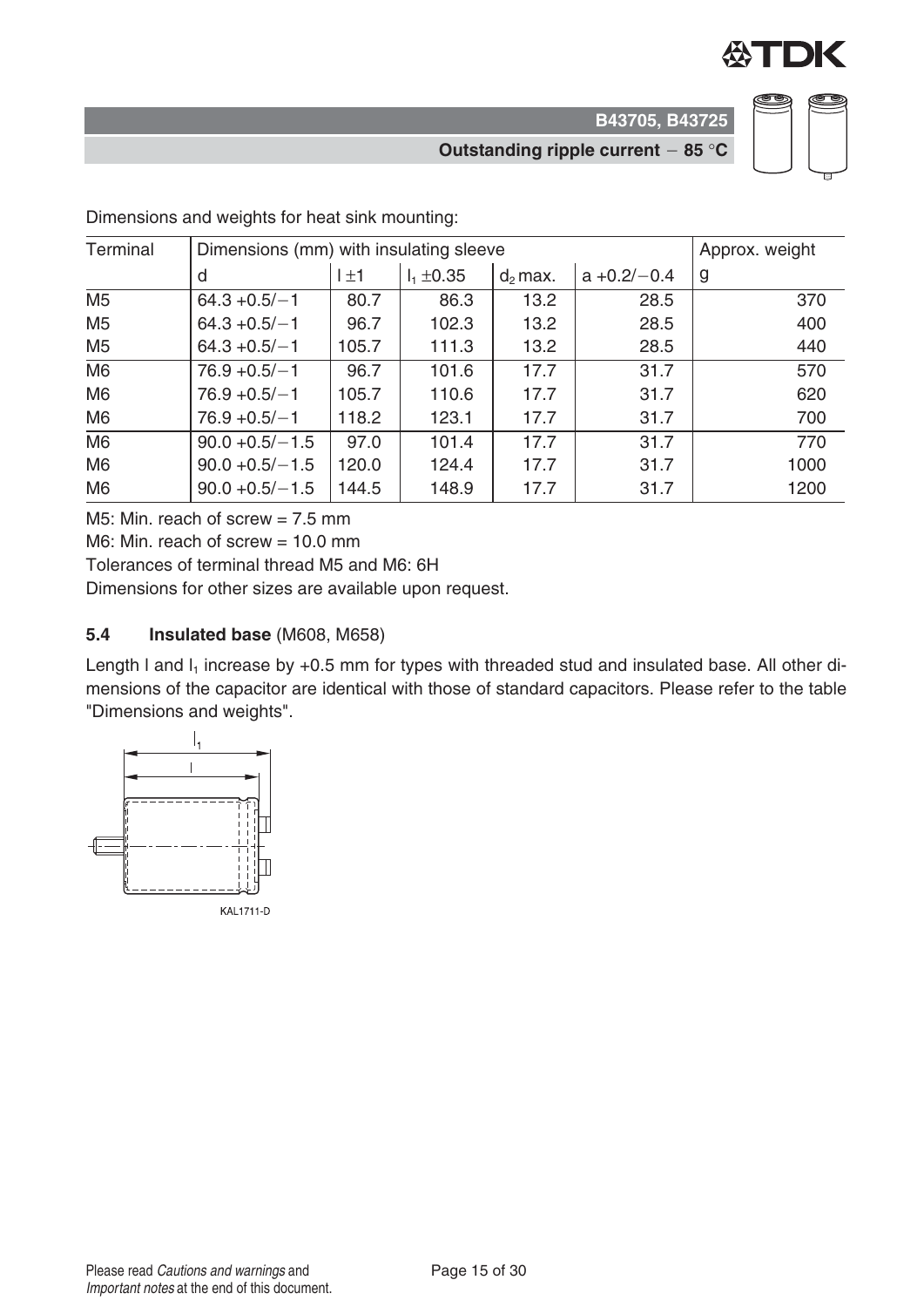



#### **5.5 PAPR terminal style** (M650, M657, M658)

An aluminum electrolytic capacitor is a polar component that needs strictly to be mounted under correct polarity. With our PAPR terminal style (**P**rotection **A**gainst **P**olarity **R**eversal) we offer an optional mechanical feature in addition to the visual polarity marking on the cover disk and the sleeve, which prevents from mounting in reverse polarity.

The non-circular shape of the terminals and their arrangement perpendicular to each other enables the user to definitely prevent wrong mounting with respect to polarity (Poka Yoke).

Dimensional drawing of PAPR terminal configuration:



Dimensions for PAPR terminal style (mm):

| Capacitor diameter d   Terminal |                | $d_3 \pm 0.1$ | $d_4 \pm 0.1$ | $ a + 0.2/-0.4 $ |
|---------------------------------|----------------|---------------|---------------|------------------|
| 51.6                            | M <sub>5</sub> | 10            | 13            | 22.2             |
| 64.3                            | M <sub>5</sub> | 13            | 15            | 28.5             |
| 76.9                            | M <sub>6</sub> | 13            | 15            | 31.7             |
| 90.0                            | M <sub>6</sub> | 13            | 15            | 31.7             |

M5: Min. reach of screw  $= 9.5$  mm

 $M6$ : Min. reach of screw = 12.0 mm

Tolerances of terminal thread M5 and M6: 6H

All other dimensions of the capacitor such as diameter d, case length I and overall length  $I_1$  are identical with those of standard capacitors of this series. Please refer to the tables "Dimensions and weights" (standard types) on page 11 and "Dimensions and weights for heat sink mounting" (special designs) on page 15.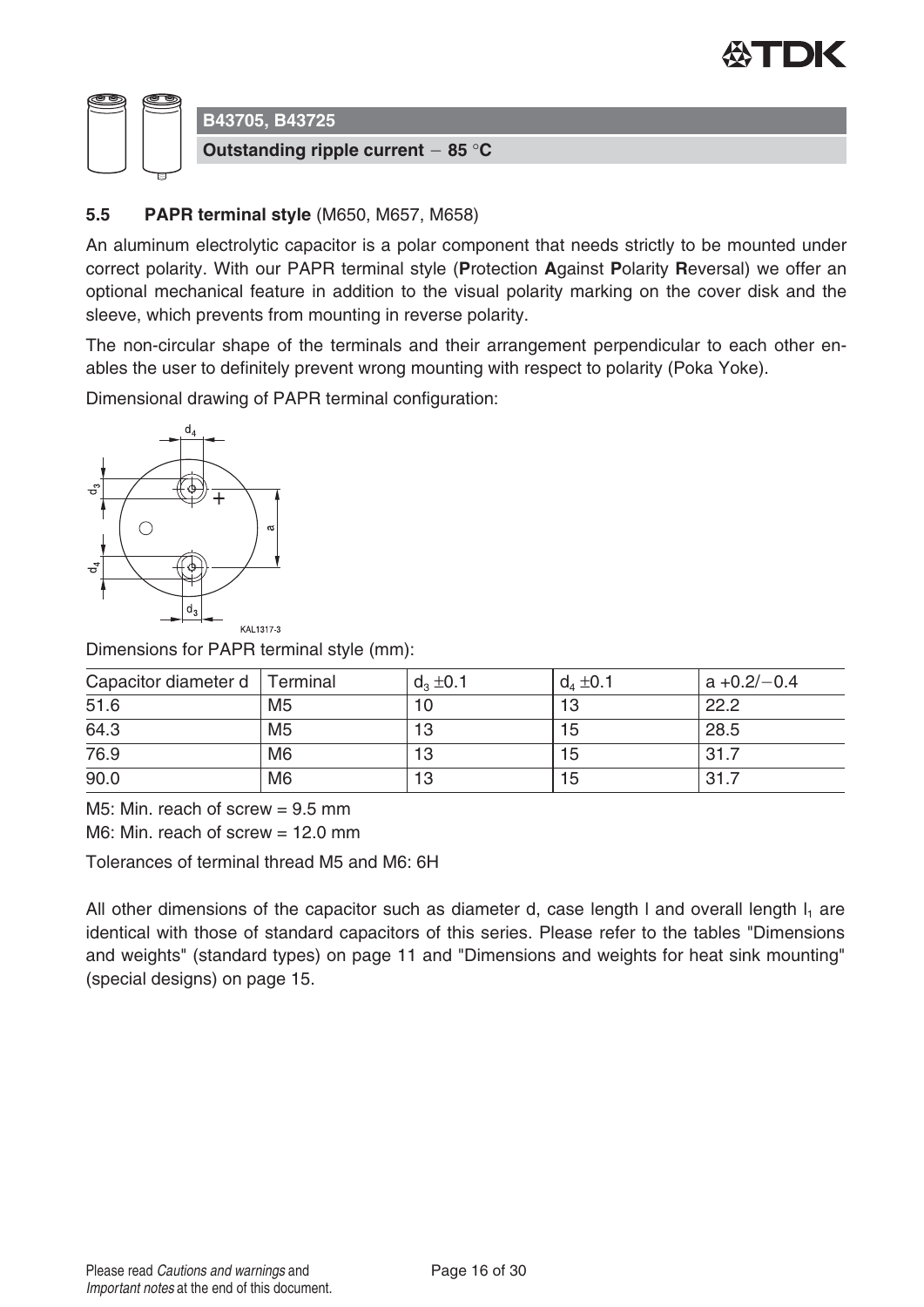

**B43705, B43725 Outstanding ripple current 85** °**C**

### **Capacitors with screw terminals accessories**

#### **Basic accessories**

One packing unit contains accessories for 16 capacitors.

| <b>For terminals</b> |     |                    | <b>Screw</b>                                       | Washer for screw                          |                 |
|----------------------|-----|--------------------|----------------------------------------------------|-------------------------------------------|-----------------|
|                      |     |                    | $d_1$                                              | $d_2$                                     |                 |
|                      |     |                    |                                                    | KAL1712-L-E                               |                 |
| Thread $d2$<br>d1    | mm  | Toothed<br>washers | <b>Screws</b>                                      | Maximum<br>torque                         | Ordering code   |
| M <sub>5</sub>       | 5.3 | A 5.1 DIN 6797     | DIN 7985/<br>ISO 7045-M5 x 10-5.6-Z<br>$l = 10$ mm | 2.5 Nm<br>thread depth<br>$t \geq 8$ mm   | B44020J0500B000 |
| M <sub>6</sub>       | 6.4 | A 6.4 DIN 6797     | DIN 7985/<br>ISO 7045-M6 x 12-5.6-Z<br>$l = 12$ mm | 4.0 Nm<br>thread depth<br>$t \geq 9.5$ mm | B44020J0600B000 |

|            | For threaded stud |                           | Nut |                       | Washer for nut      |                 |
|------------|-------------------|---------------------------|-----|-----------------------|---------------------|-----------------|
|            |                   |                           | M12 |                       | 12.5<br>KAL1713-U-E |                 |
| Thread For | terminal          | <b>Toothed</b><br>washers |     | <b>Nuts</b>           | Maximum             | Ordering code   |
|            |                   |                           |     |                       | torque              |                 |
| M12        | M <sub>5</sub>    | J 12.5 DIN 6797           |     | Hex nut BM 12 DIN 439 | 10 Nm               | B44020J0500B012 |
| M12        | M <sub>6</sub>    | J 12.5 DIN 6797           |     | Hex nut BM 12 DIN 439 | <b>10 Nm</b>        | B44020J0600B012 |

Please read Cautions and warnings and <br>
Page 17 of 30 Important notes at the end of this document.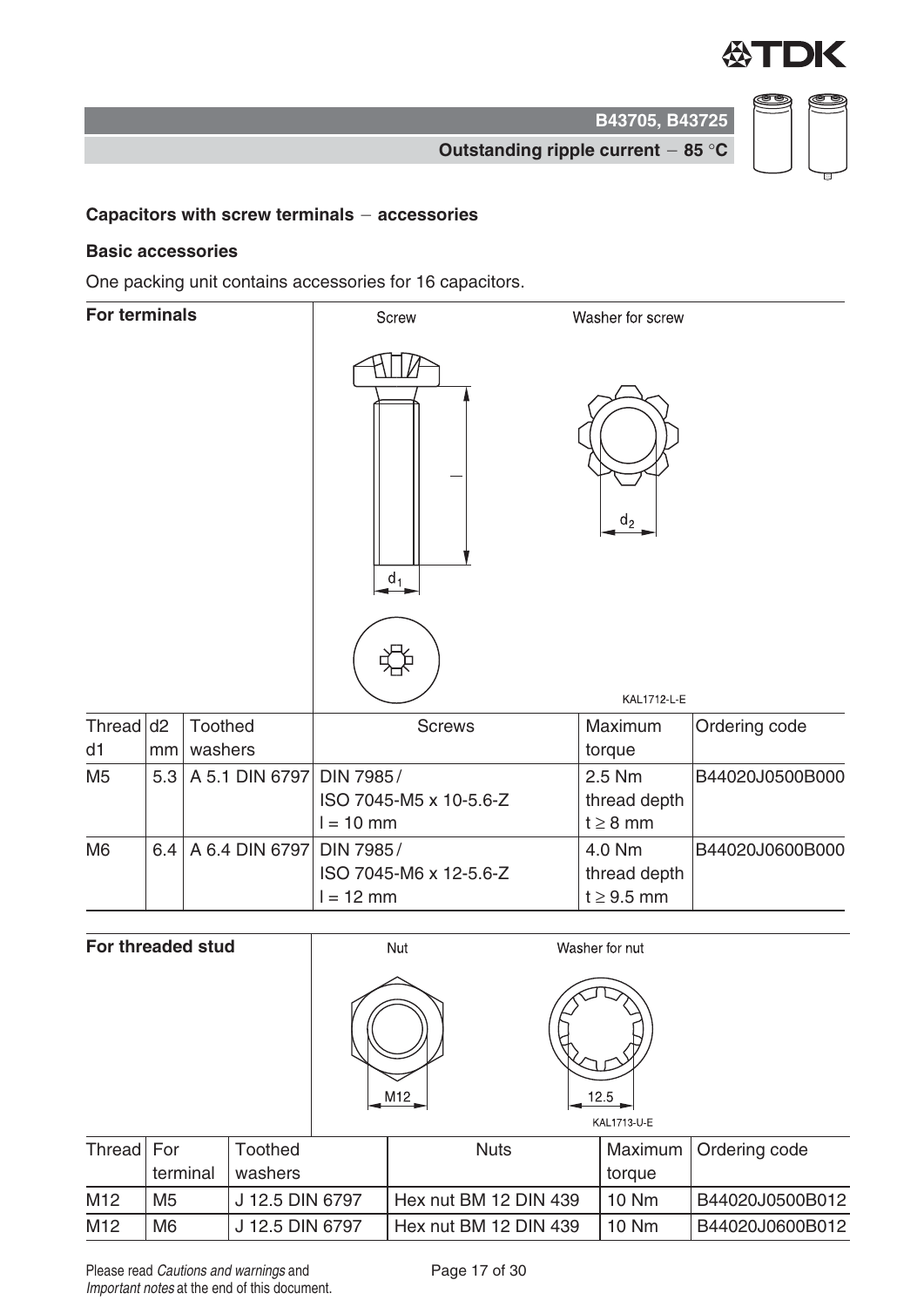

**Outstanding ripple current 85** °**C**

#### **Additional accessories for capacitors with mounting stud on capacitor base**

|           |                 | Insulating washer made of hostalen       |                                                                                        |                 |
|-----------|-----------------|------------------------------------------|----------------------------------------------------------------------------------------|-----------------|
| Capacitor | <b>Thread</b>   | Dimensional drawing                      | Diameter d                                                                             | Ordering code   |
| diameter  | size            |                                          | mm                                                                                     |                 |
| 51.6 mm   | M <sub>12</sub> | $5 + 0.1$<br>$0.5 - 0.1$<br>$1+0$        | $d_1 - 0.5 = 51$<br>$d_2 - 0.5 = 31$<br>$d_3 \pm 0.3 = 21.5$<br>$d_4 \pm 0.2 = 13$     | B44020B0006B051 |
| 64.2 mm   | M <sub>12</sub> | $d_1$<br>R0.5<br>d <sub>2</sub><br>$d_4$ | $d_1 - 0.5 = 63.5$<br>$d_2 - 0.5 = 43.5$<br>$d_3 \pm 0.3 = 21.5$<br>$d_4 \pm 0.2 = 13$ | B44020B0006B064 |
| 76.9 mm   | M <sub>12</sub> | R0.5<br>$d_3$                            | $d_1 - 0.5 = 76$<br>$d_2 - 0.5 = 56$<br>$d_3 \pm 0.3 = 21.5$<br>$d_4 \pm 0.2 = 13$     | B44020B0006B076 |
| 90.0 mm   | M <sub>12</sub> | <b>KAL1549-I</b>                         | $d_1 - 0.5 = 89$<br>$d_2 - 0.5 = 69$<br>$d_3 \pm 0.3 = 21.5$<br>$d_4 \pm 0.2 = 13$     | B44020B0006B090 |

Only for capacitors with threaded stud and without insulated base

#### **Reinforced nylon cap nut**

| Capacitor<br>diameter                                                                                                              | Thread<br>size | Dimensional drawing                                                                          | Ordering code   |
|------------------------------------------------------------------------------------------------------------------------------------|----------------|----------------------------------------------------------------------------------------------|-----------------|
| $M12^{1}$<br>$> 40$ mm<br>width across<br>flats 19 mm<br>$\overline{\phantom{0}}$<br>$\frac{5}{175}$<br>$\frac{1}{4}$<br>KAL0349-1 |                | ø30<br>$\frac{2}{1}$<br>1.45<br>M <sub>12</sub><br>$022 \pm 0.3$                             | B44020J0006B012 |
|                                                                                                                                    |                | $\overline{\phantom{0}}$<br>의<br>$145 - 0.2$<br>$\frac{1}{4}$<br>ø30±0.3<br>ø38<br>KAL1759-3 | B44020J0007B012 |

1) Maximum torque M12: 7.0 Nm for mounting thread length ≥ 13 mm; 5.0 Nm for mounting thread length ≥ 10 mm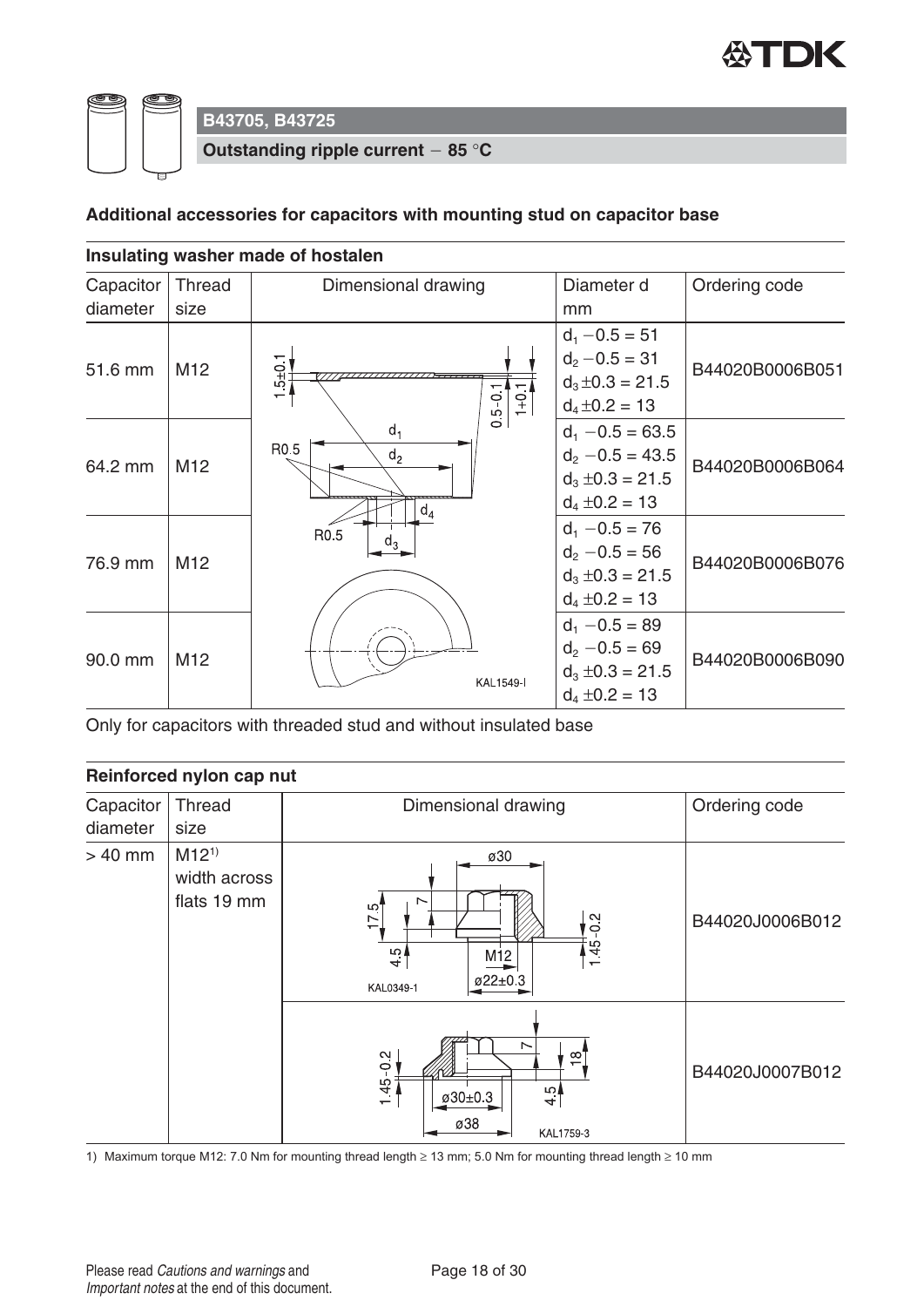

**Outstanding ripple current 85** °**C**

#### **Mounting instructions**

Insulated mounting with washer and cap nut (for capacitors with threaded stud and without insulated base):



Mounting stud has the same potential as the negative terminal. Attention must be paid on any relevant regulations (e.g. VDE, BSA or UL).

#### **Ring clip mounting**

Ring clips are primarily used for upright mounting of screw terminal and photoflash capacitors. The ring clips are corrosion protected and are RoHS-compatible.



It is recommended to insert an additional insulating strip between capacitor and ring clip to avoid any risk of damage due to edges from the clip. The strip is included in delivery. For ordering code, see the following table. Attention must be paid to any relevant regulations (e.g. VDE, BSA or UL).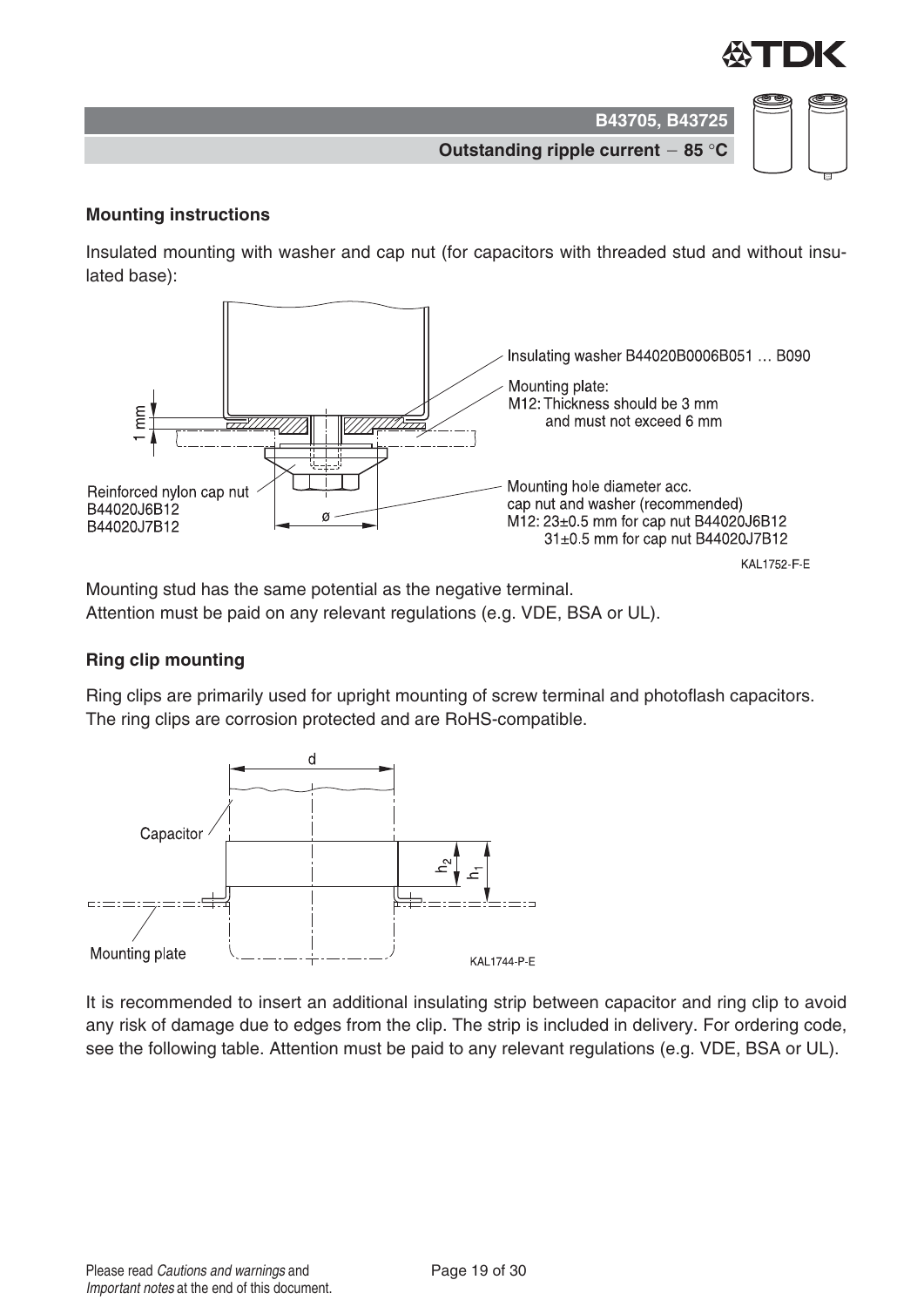



**Outstanding ripple current 85** °**C**

| $\mathsf{d}$ | $h_1$<br>mm | h <sub>2</sub> | Ring clip version                                                                                                                                                                         | Ordering code<br>with insulating strip                  |
|--------------|-------------|----------------|-------------------------------------------------------------------------------------------------------------------------------------------------------------------------------------------|---------------------------------------------------------|
| 51.6         | 22          | 15             | $120^\circ$<br>10.5<br>Æ<br>$\frac{32.5}{ }$<br>57<br>157<br>₩<br>'ယ္ပ<br>(၁<br>O <sub>3</sub><br>ŧ,<br>$\overline{\mathcal{C}}$<br>$120^\circ$<br>KAL0345-3                              | B44030J0051B000<br>(insulating strip<br>length: 325 mm) |
| 64.3         | 29          | 19             | $120^\circ$<br>10.5<br>€<br>43<br>641<br>'ದ್ಧ<br>$\frac{1}{2}$<br>$.60^{\circ}$<br>5<br>$120^\circ$<br>KAL0346-B                                                                          | B44030J0064B000<br>(insulating strip<br>length: 420 mm) |
| 76.9         | 29          | 19             | $120^\circ$<br>10.5<br>Ë<br>$\frac{44.5}{5}$<br>$50\,$<br>4<br>$\hat{\mathcal{N}}$<br>'ယ္ပ္စ<br>磊<br>$\frac{1}{2}$<br>$-0.60$<br>$\overline{\bigotimes}$<br>5<br>$120^\circ$<br>KAL0347-J | B44030J0075B000<br>(insulating strip<br>length: 495 mm) |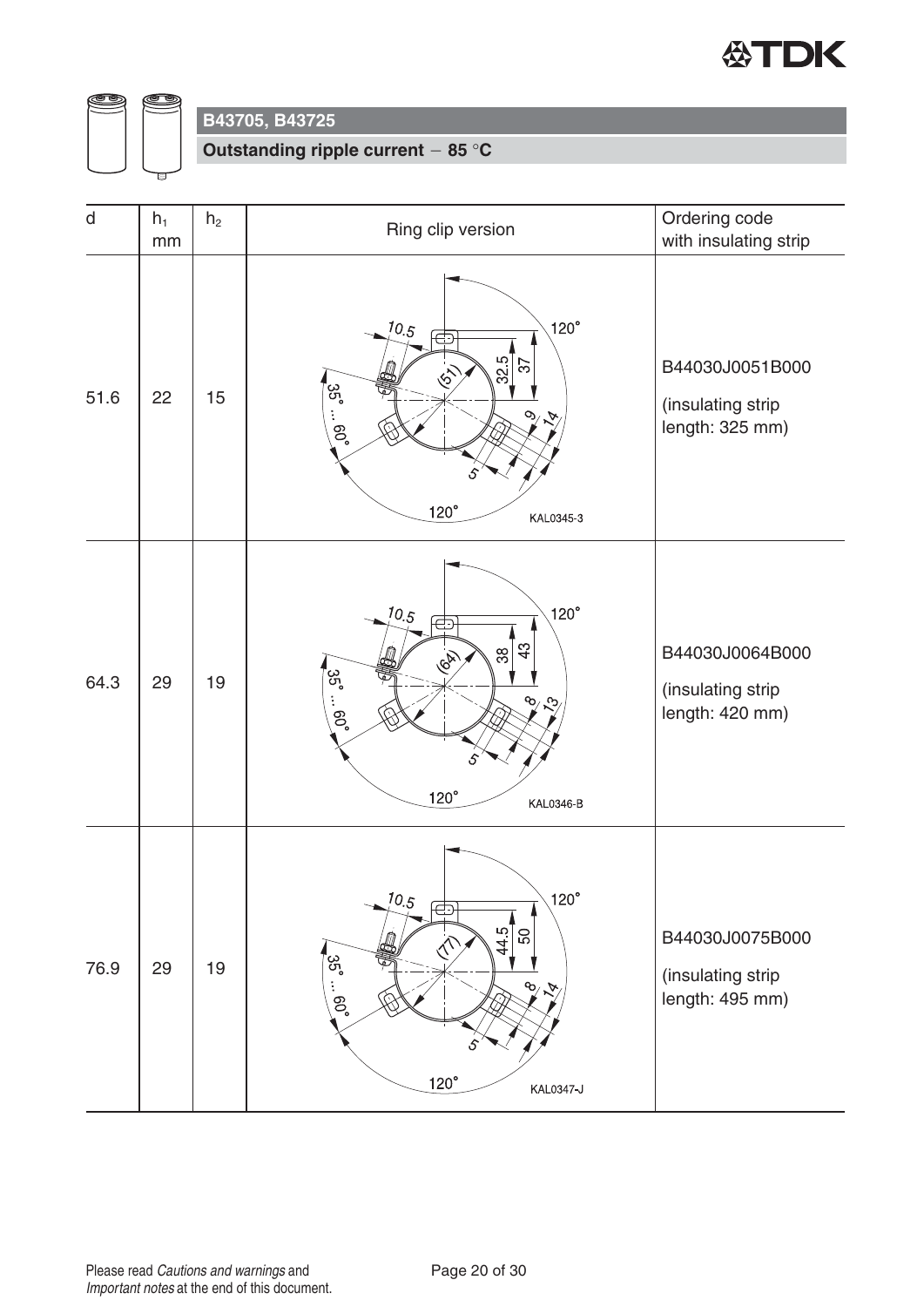

CD

(I)

**B43705, B43725**



| d    | $h_1$<br>mm | h <sub>2</sub> | Ring clip version                                                                                                                                  | Ordering code<br>with insulating strip                  |
|------|-------------|----------------|----------------------------------------------------------------------------------------------------------------------------------------------------|---------------------------------------------------------|
| 90.0 | 29          | 19             | $\sqrt{35^\circ}$ $\sqrt{60^\circ}$<br>10.5<br>$120^{\circ}$<br>(දි9)<br>١U<br>$\sim$<br>50.8<br>56.5<br>$\frac{7}{4}$<br>120°<br><b>KAL1398-Y</b> | B44030J0090B000<br>(insulating strip<br>length: 585 mm) |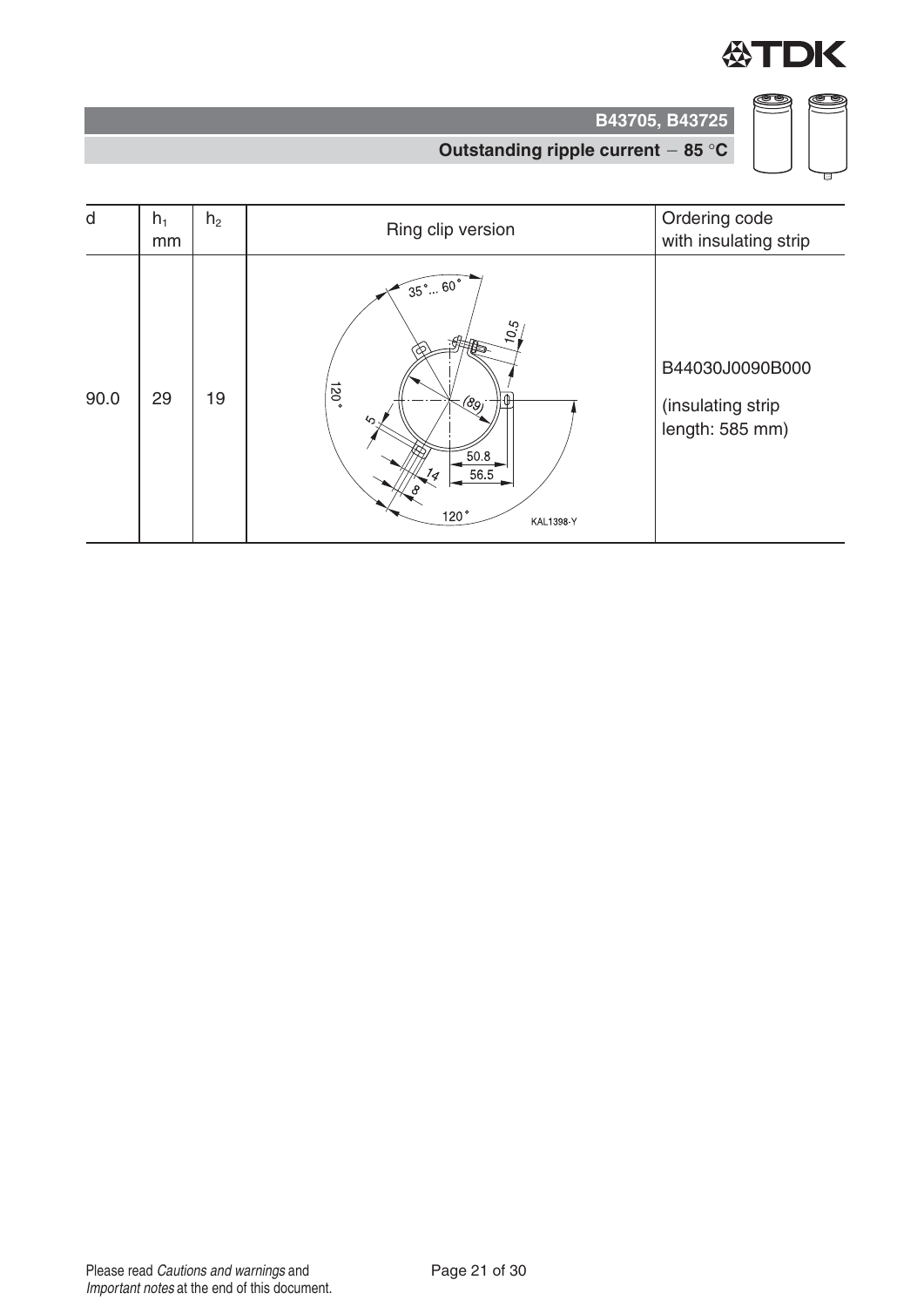

 $\overline{2}$ 

KAL1745-X-E



#### **Clamp mounting**

Screw terminal capacitors without threaded stud and with a diameter  $\geq 64.3$  mm can also be mounted with ring clamps. Clamp mounting offers the following advantages:

- Optimum heat transfer between capacitor base and board due to pressure contact
- High vibration resistance
- Electrically insulated material

#### **Dimensional drawing**



- <sup>1)</sup> Length of screw depends on application.
- $2)$  The screws have to be tightened uniformly and crosswise until the fixing part rests flatly on the board.
- 3) Tubular rivets included in delivery package.

General hints for mounting: If required, the four fixation parts can be cut out from the common carrier ring and mounted separately.

#### **Dimensions and ordering codes**

| Capacitor diameter d | $d_1 \pm 0.2$ | D     | Ordering code   |
|----------------------|---------------|-------|-----------------|
| mm                   | mm            | mm    |                 |
| 64.3                 | 87.0          | 104.0 | B44030A0165B000 |
| 76.9                 | 99.0          | 116.0 | B44030A0175B000 |
| 90.0                 | 112.0         | 130.0 | B44030A0190B000 |

Screws are not included in the delivery package.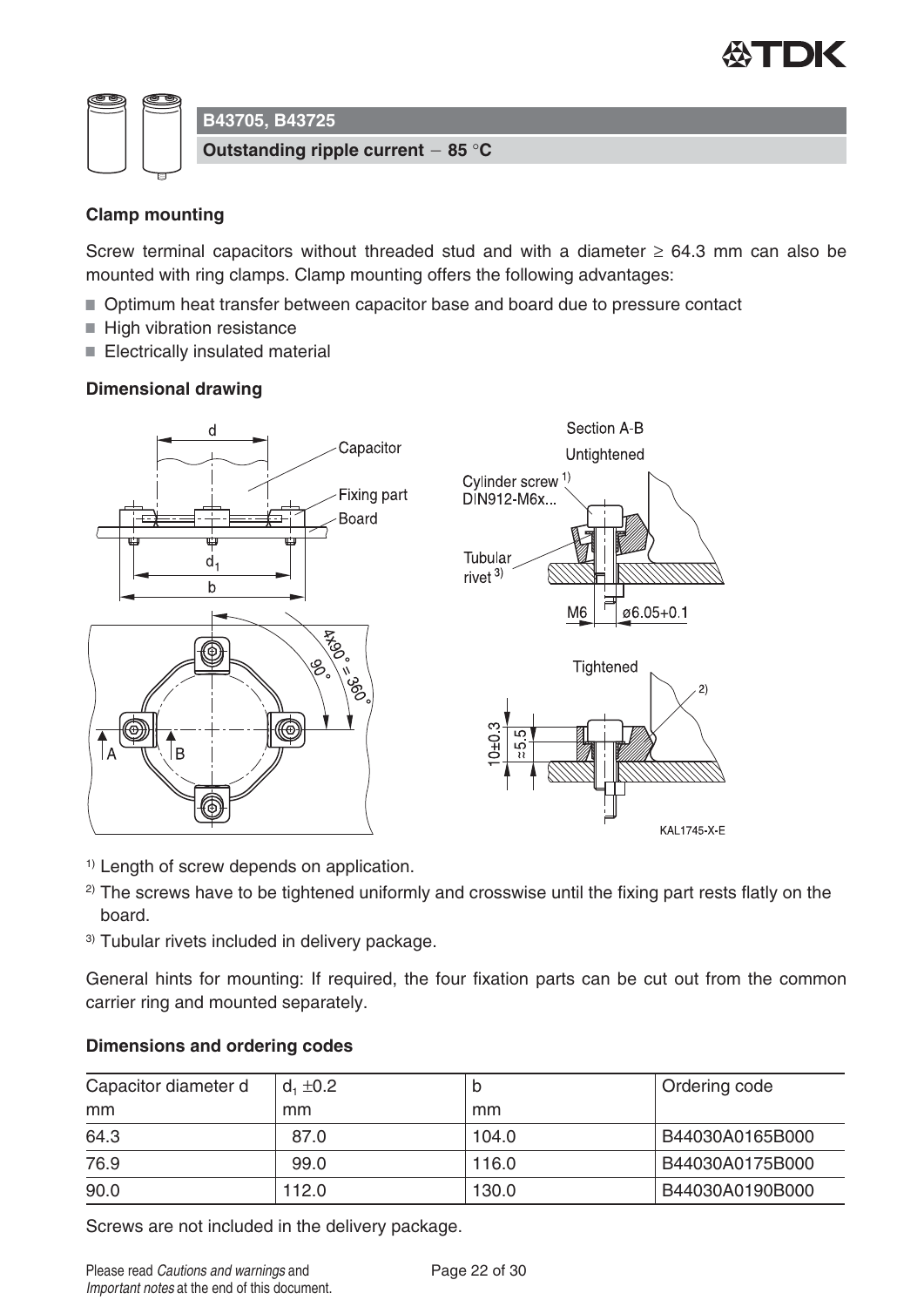

### **Outstanding ripple current 85** °**C**

#### **Mounting set (ring clamps)**

- $\blacksquare$  Protects the capacitor against tilt and the terminals from mechanical stress
- Fits for different capacitor length
- Electrically insulated clamping material

#### **Dimensional drawing**

# **Dimensions and ordering codes**

| Capacitor  | $\varnothing_{\min}$ | Ordering code   |
|------------|----------------------|-----------------|
| diameter d |                      |                 |
| 76.9 mm    | 84 mm                | B44030A0375B000 |
| 90.0 mm    | 96.5 mm              | B44030A0390B000 |

88

**B43705, B43725**









KAL1702-E-E

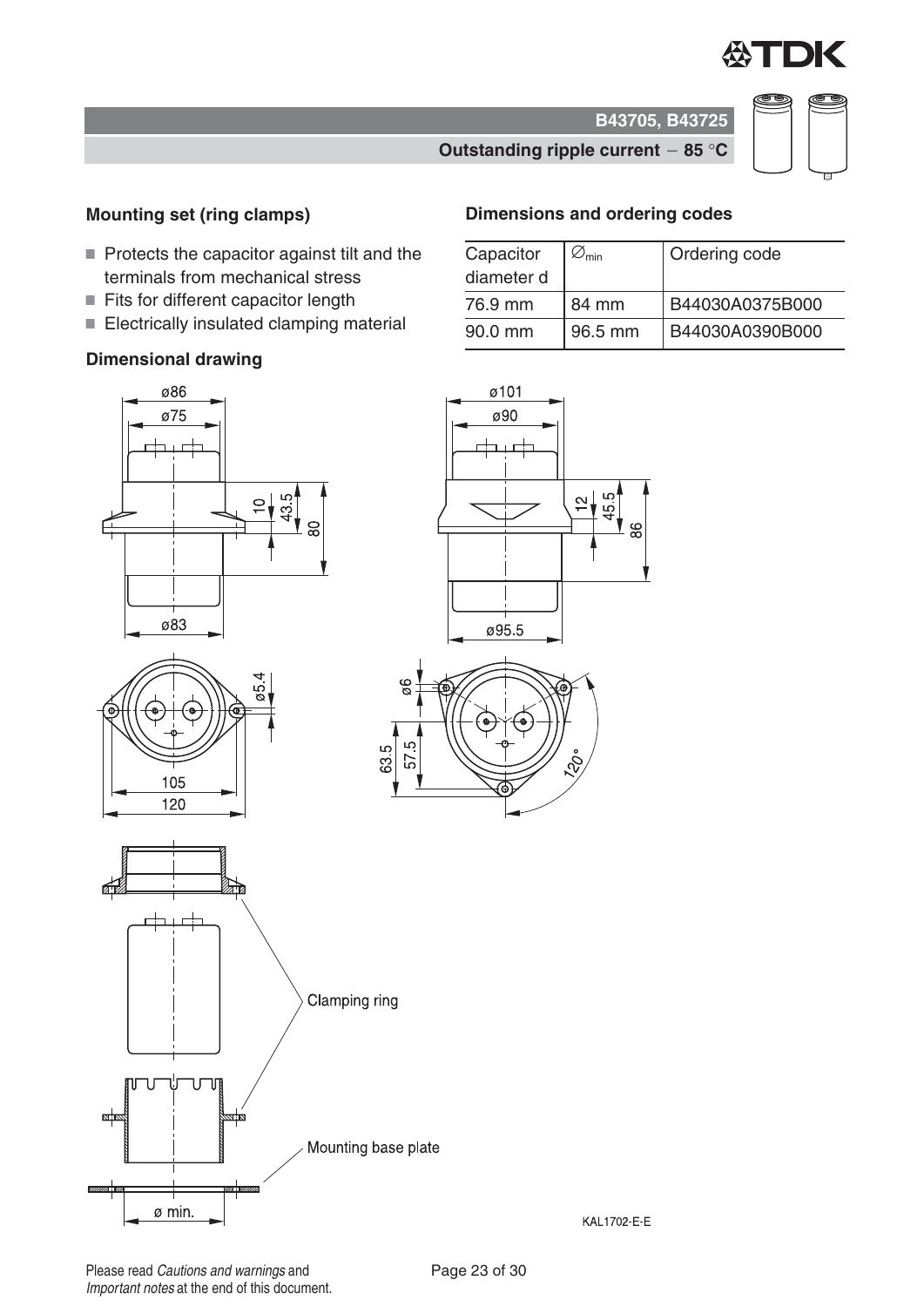



#### **Cautions and warnings**

#### **Personal safety**

The electrolytes used have been optimized both with a view to the intended application and with regard to health and environmental compatibility. They do not contain any solvents that are detrimental to health, e.g. dimethyl formamide (DMF) or dimethyl acetamide (DMAC). Furthermore, some of the high-voltage electrolytes used are self-extinguishing.

As far as possible, we do not use any dangerous chemicals or compounds to produce operating electrolytes, although in exceptional cases, such materials must be used in order to achieve specific physical and electrical properties because no alternative materials are currently known. We do, however, restrict the amount of dangerous materials used in our products to an absolute minimum.

Materials and chemicals used in our aluminum electrolytic capacitors are continuously adapted in compliance with the TDK Electronics Corporate Environmental Policy and the latest EU regulations and guidelines such as RoHS, REACH/SVHC, GADSL, and ELV.

MDS (Material Data Sheets) are available on our website for all types listed in the data book. MDS for customer specific capacitors are available upon request. MSDS (Material Safety Data Sheets) are available for our electrolytes upon request.

Nevertheless, the following rules should be observed when handling aluminum electrolytic capacitors: No electrolyte should come into contact with eyes or skin. If electrolyte does come into contact with the skin, wash the affected areas immediately with running water. If the eyes are affected, rinse them for 10 minutes with plenty of water. If symptoms persist, seek medical treatment. Avoid inhaling electrolyte vapor or mists. Workplaces and other affected areas should be well ventilated. Clothing that has been contaminated by electrolyte must be changed and rinsed in water.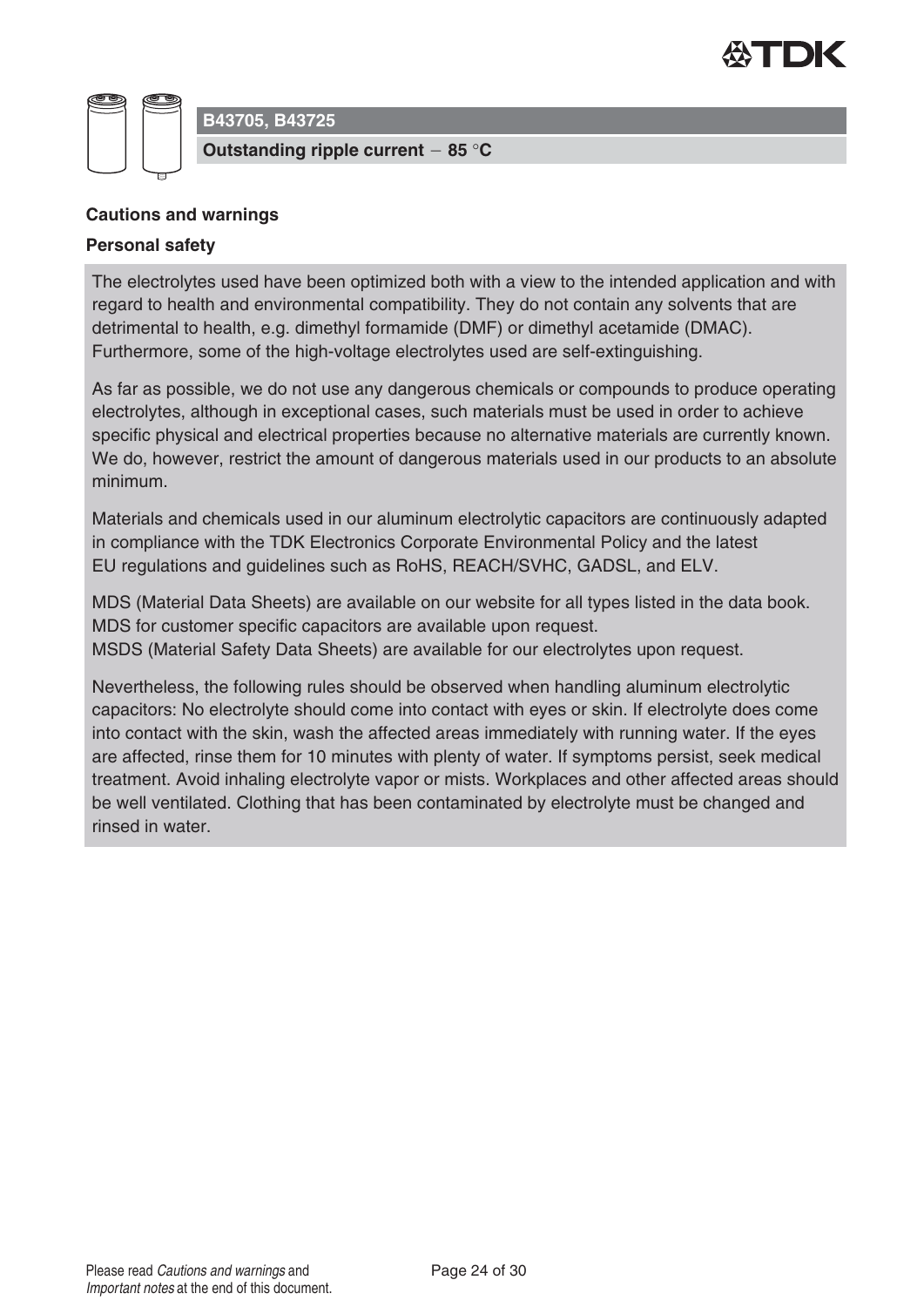

**Outstanding ripple current 85** °**C**

## **Product safety**

The table below summarizes the safety instructions that must be observed without fail. A detailed description can be found in the relevant sections of seperate file chapter "General technical information".

| <b>Topic</b>                                          | Safety information                                                                                                                                                                                                                                                                                                                                                                                                   | Reference<br>chapter "General<br>technical information"                |
|-------------------------------------------------------|----------------------------------------------------------------------------------------------------------------------------------------------------------------------------------------------------------------------------------------------------------------------------------------------------------------------------------------------------------------------------------------------------------------------|------------------------------------------------------------------------|
| Polarity                                              | Make sure that polar capacitors are connected<br>with the right polarity.                                                                                                                                                                                                                                                                                                                                            | 1<br>"Basic construction of<br>aluminum electrolytic<br>capacitors"    |
| Reverse voltage                                       | Voltages of opposite polarity should be prevented<br>by connecting a diode.                                                                                                                                                                                                                                                                                                                                          | 3.1.6<br>"Reverse voltage"                                             |
| Mounting<br>position of screw-<br>terminal capacitors | Screw terminal capacitors must not be mounted<br>with terminals facing down unless otherwise<br>specified.                                                                                                                                                                                                                                                                                                           | 11.1.<br>"Mounting positions of<br>capacitors with screw<br>terminals" |
| Robustness of<br>terminals                            | The following maximum tightening torques must<br>not be exceeded when connecting screw<br>terminals:<br>M5: 2.5 Nm<br>M6: 4.0 Nm                                                                                                                                                                                                                                                                                     | 11.3<br>"Mounting torques"                                             |
| Mounting of<br>single-ended<br>capacitors             | The internal structure of single-ended capacitors<br>might be damaged if excessive force is applied to<br>the lead wires.<br>Avoid any compressive, tensile or flexural stress.<br>Do not move the capacitor after soldering to PC<br>board.<br>Do not pick up the PC board by the soldered<br>capacitor.<br>Do not insert the capacitor on the PC board with a<br>hole space different to the lead space specified. | 11.4<br>"Mounting<br>considerations for<br>single-ended capacitors"    |
| Soldering                                             | Do not exceed the specified time or temperature<br>limits during soldering.                                                                                                                                                                                                                                                                                                                                          | 11.5<br>"Soldering"                                                    |
| Soldering,<br>cleaning agents                         | Do not allow halogenated hydrocarbons to come<br>into contact with aluminum electrolytic capacitors.                                                                                                                                                                                                                                                                                                                 | 11.6<br>"Cleaning agents"                                              |
| <b>Upper category</b><br>temperature                  | Do not exceed the upper category temperature.                                                                                                                                                                                                                                                                                                                                                                        | 7.2<br>"Maximum permissible<br>operating temperature"                  |
| Passive<br>flammability                               | Avoid external energy, e.g. fire.                                                                                                                                                                                                                                                                                                                                                                                    | 8.1<br>"Passive flammability"                                          |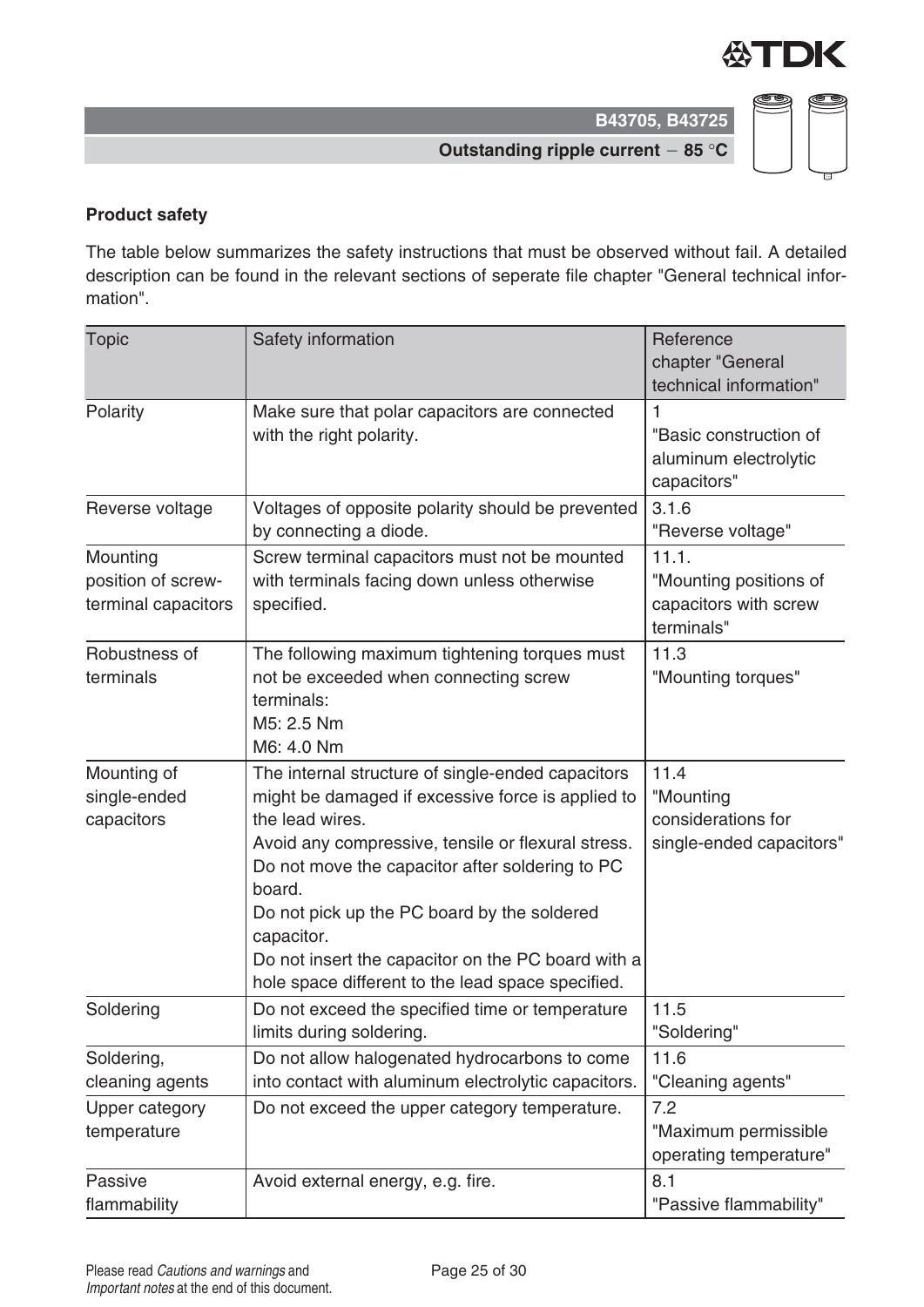



**Outstanding ripple current 85** °**C**

| <b>Topic</b>                                   | Safety information                                                                                                                                                                                                                                          | Reference<br>chapter "General<br>technical information"   |
|------------------------------------------------|-------------------------------------------------------------------------------------------------------------------------------------------------------------------------------------------------------------------------------------------------------------|-----------------------------------------------------------|
| Active<br>flammability                         | Avoid overload of the capacitors.                                                                                                                                                                                                                           | 8.2<br>"Active flammability"                              |
| Maintenance                                    | Make periodic inspections of the capacitors.<br>Before the inspection, make sure that the power<br>supply is turned off and carefully discharge the<br>capacitors.<br>Do not apply excessive mechanical stress to the<br>capacitor terminals when mounting. | 10<br>"Maintenance"                                       |
| Storage                                        | Do not store capacitors at high temperatures or<br>high humidity. Capacitors should be stored at<br>+5 to +35 °C and a relative humidity of $\leq$ 75%.                                                                                                     | 7.3<br>"Shelf life and storage<br>conditions"             |
|                                                |                                                                                                                                                                                                                                                             | Reference<br>chapter "Capacitors with<br>screw terminals" |
| Breakdown strength<br>of insulating<br>sleeves | Do not damage the insulating sleeve, especially<br>when ring clips are used for mounting.                                                                                                                                                                   | "Screw terminals $-$<br>accessories"                      |

#### **Display of ordering codes for TDK Electronics products**

The ordering code for one and the same product can be represented differently in data sheets, data books, other publications, on the company website, or in order-related documents such as shipping notes, order confirmations and product labels. The varying representations of the ordering codes are due to different processes employed and do not affect the specifications of the respective products.

Detailed information can be found on the Internet under

www.tdk-electronics.tdk.com/orderingcodes.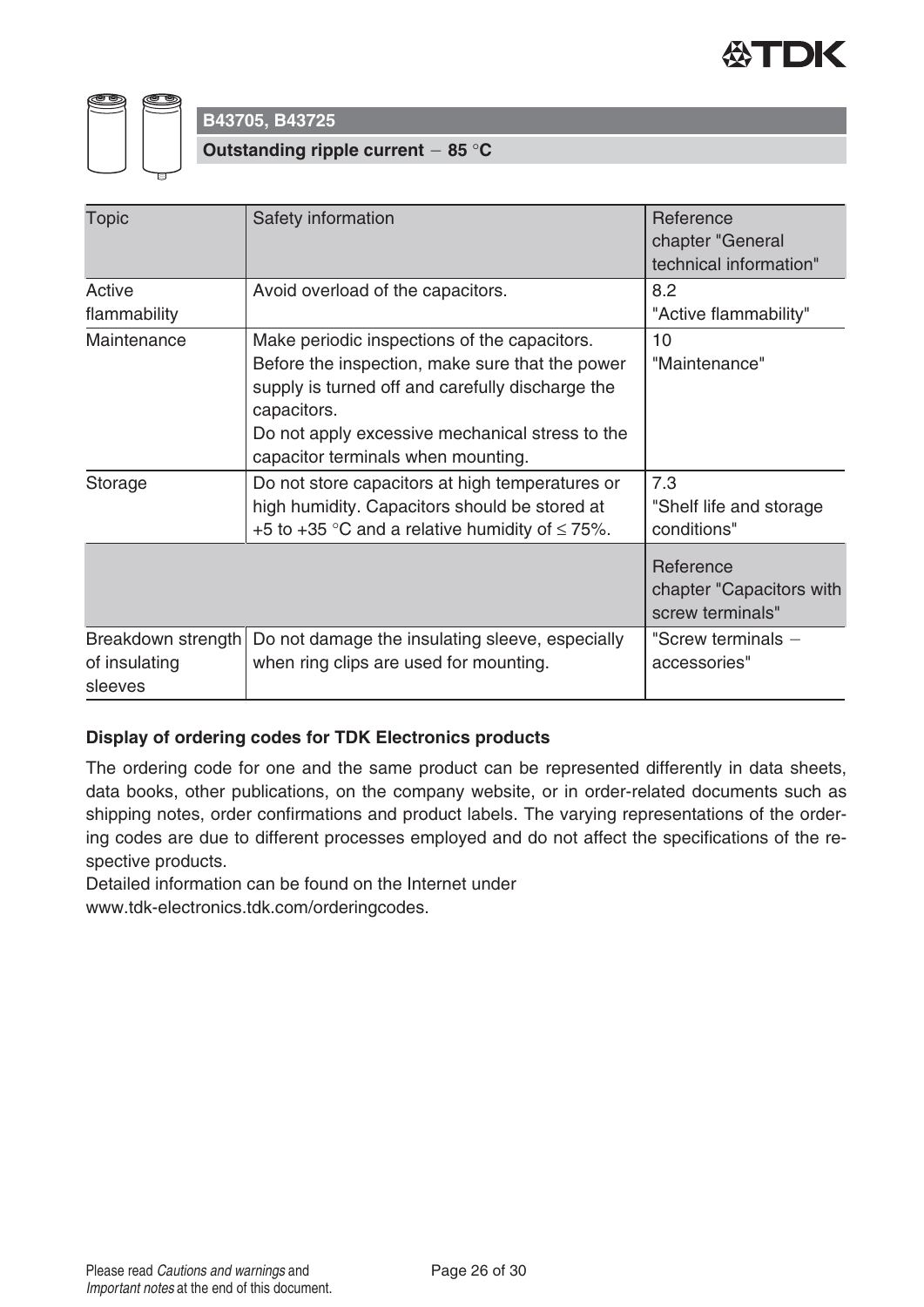

**Outstanding ripple current 85** °**C**

# S CD

### **Symbols and terms**

| Symbol                       | English                                                      | German                                                       |
|------------------------------|--------------------------------------------------------------|--------------------------------------------------------------|
| C                            | Capacitance                                                  | Kapazität                                                    |
| $C_{R}$                      | Rated capacitance                                            | Nennkapazität                                                |
| $C_{\rm S}$                  | Series capacitance                                           | Serienkapazität                                              |
| $C_{S,T}$                    | Series capacitance at temperature T                          | Serienkapazität bei Temperatur T                             |
| $C_{\text{f}}$               | Capacitance at frequency f                                   | Kapazität bei Frequenz f                                     |
| d                            | Case diameter, nominal dimension                             | Gehäusedurchmesser, Nennmaß                                  |
| $d_{\text{max}}$             | Maximum case diameter                                        | Maximaler Gehäusedurchmesser                                 |
| <b>ESL</b>                   | Self-inductance                                              | Eigeninduktivität                                            |
| <b>ESR</b>                   | Equivalent series resistance                                 | Ersatzserienwiderstand                                       |
| $ESR_t$                      | Equivalent series resistance at<br>frequency f               | Ersatzserienwiderstand bei Frequenz f                        |
| ESR <sub>T</sub>             | Equivalent series resistance at<br>temperature T             | Ersatzserienwiderstand bei Temperatur T                      |
| f                            | Frequency                                                    | Frequenz                                                     |
|                              | Current                                                      | <b>Strom</b>                                                 |
| $I_{AC}$                     | Alternating current (ripple current)                         | Wechselstrom                                                 |
| $I_{AC,RMS}$                 | Root-mean-square value of alternating<br>current             | Wechselstrom, Effektivwert                                   |
| $I_{AC,f}$                   | Ripple current at frequency f                                | Wechselstrom bei Frequenz f                                  |
| $I_{AC,max}$                 | Maximum permissible ripple current                           | Maximal zulässiger Wechselstrom                              |
| $I_{AC,R}$                   | Rated ripple current                                         | Nennwechselstrom                                             |
| $I_{\text{leak}}$            | Leakage current                                              | Reststrom                                                    |
| I <sub>leak,op</sub>         | Operating leakage current                                    | Betriebsreststrom                                            |
|                              | Case length, nominal dimension                               | Gehäuselänge, Nennmaß                                        |
| $I_{\text{max}}$             | Maximum case length (without<br>terminals and mounting stud) | Maximale Gehäuselänge (ohne Anschlüsse<br>und Gewindebolzen) |
| R                            | Resistance                                                   | Widerstand                                                   |
| $R_{ins}$                    | Insulation resistance                                        | Isolationswiderstand                                         |
| $\mathsf{R}_{\mathsf{symm}}$ | <b>Balancing resistance</b>                                  | Symmetrierwiderstand                                         |
| Τ                            | Temperature                                                  | Temperatur                                                   |
| $\Delta T$                   | Temperature difference                                       | Temperaturdifferenz                                          |
| $T_A$                        | Ambient temperature                                          | Umgebungstemperatur                                          |
| $T_{\rm c}$                  | Case temperature                                             | Gehäusetemperatur                                            |
| $T_B$                        | Capacitor base temperature                                   | Temperatur des Gehäusebodens                                 |
| t                            | Time                                                         | Zeit                                                         |
| $\Delta t$                   | Period                                                       | Zeitraum                                                     |
| $t_{b}$                      | Service life (operating hours)                               | Brauchbarkeitsdauer (Betriebszeit)                           |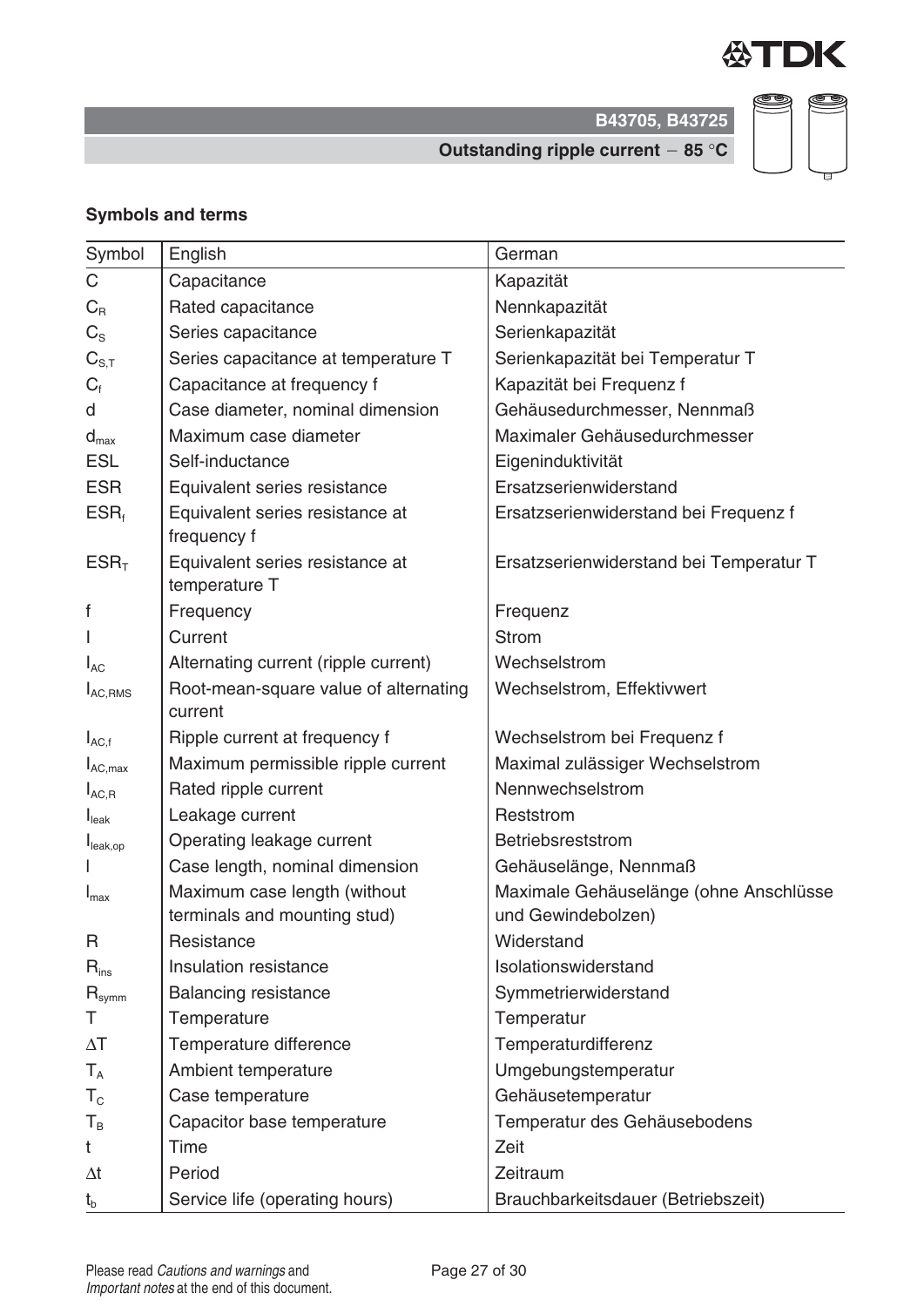

**Outstanding ripple current 85** °**C**

| Symbol             | English                                 | German                               |
|--------------------|-----------------------------------------|--------------------------------------|
| $\vee$             | Voltage                                 | Spannung                             |
| $V_F$              | Forming voltage                         | Formierspannung                      |
| $V_{op}$           | Operating voltage                       | Betriebsspannung                     |
| $V_{\rm R}$        | Rated voltage, DC voltage               | Nennspannung, Gleichspannung         |
| $V_{\rm S}$        | Surge voltage                           | Spitzenspannung                      |
| $X_{C}$            | Capacitive reactance                    | Kapazitiver Blindwiderstand          |
| $X_{L}$            | Inductive reactance                     | Induktiver Blindwiderstand           |
| Z                  | Impedance                               | Scheinwiderstand                     |
| $Z_{\text{T}}$     | Impedance at temperature T              | Scheinwiderstand bei Temperatur T    |
| tan $\delta$       | Dissipation factor                      | Verlustfaktor                        |
| $\lambda$          | Failure rate                            | Ausfallrate                          |
| $\varepsilon_0$    | Absolute permittivity                   | Elektrische Feldkonstante            |
| $\epsilon_{\rm r}$ | Relative permittivity                   | Dielektrizitätszahl                  |
| $\omega$           | Angular velocity; $2 \cdot \pi \cdot f$ | Kreisfrequenz; $2 \cdot \pi \cdot f$ |

#### **Note**

All dimensions are given in mm.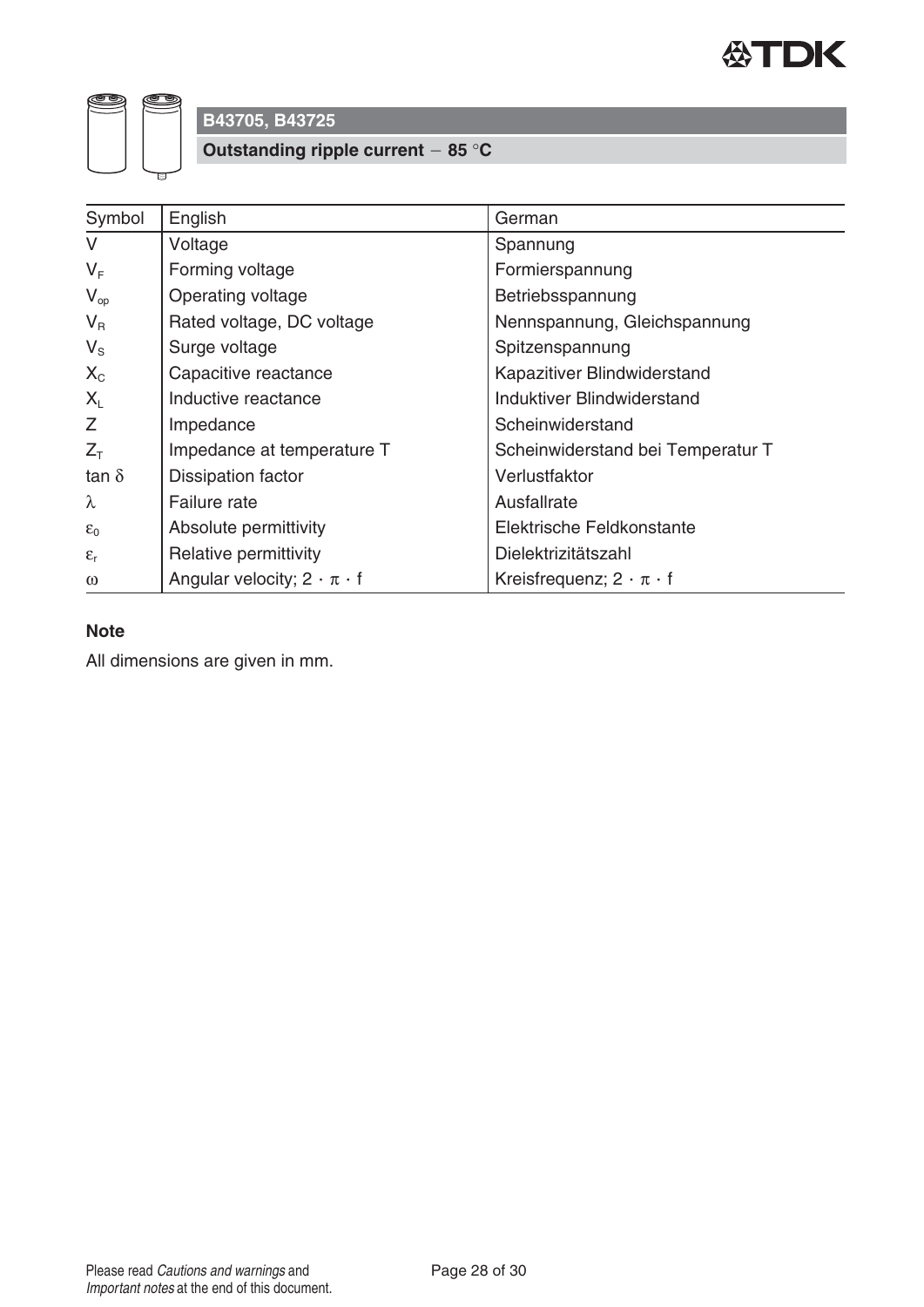

The following applies to all products named in this publication:

- 1. Some parts of this publication contain **statements about the suitability of our products for certain areas of application**. These statements are based on our knowledge of typical requirements that are often placed on our products in the areas of application concerned. We nevertheless expressly point out **that such statements cannot be regarded as binding statements about the suitability of our products for a particular customer application**. As a rule, we are either unfamiliar with individual customer applications or less familiar with them than the customers themselves. For these reasons, it is always ultimately incumbent on the customer to check and decide whether a product with the properties described in the product specification is suitable for use in a particular customer application.
- 2. We also point out that **in individual cases, a malfunction of electronic components or failure before the end of their usual service life cannot be completely ruled out in the current state of the art, even if they are operated as specified**. In customer applications requiring a very high level of operational safety and especially in customer applications in which the malfunction or failure of an electronic component could endanger human life or health (e.g. in accident prevention or lifesaving systems), it must therefore be ensured by means of suitable design of the customer application or other action taken by the customer (e.g. installation of protective circuitry or redundancy) that no injury or damage is sustained by third parties in the event of malfunction or failure of an electronic component.
- 3. **The warnings, cautions and product-specific notes must be observed.**
- 4. In order to satisfy certain technical requirements, **some of the products described in this publication may contain substances subject to restrictions in certain jurisdictions (e.g. because they are classed as hazardous)**. Useful information on this will be found in our Material Data Sheets on the Internet (www.tdk-electronics.tdk.com/material). Should you have any more detailed questions, please contact our sales offices.
- 5. We constantly strive to improve our products. Consequently, **the products described in this publication may change from time to time**. The same is true of the corresponding product specifications. Please check therefore to what extent product descriptions and specifications contained in this publication are still applicable before or when you place an order. We also **reserve the right to discontinue production and delivery of products**. Consequently, we cannot guarantee that all products named in this publication will always be available. The aforementioned does not apply in the case of individual agreements deviating from the foregoing for customer-specific products.
- 6. Unless otherwise agreed in individual contracts, **all orders are subject to our General Terms and Conditions of Supply**.